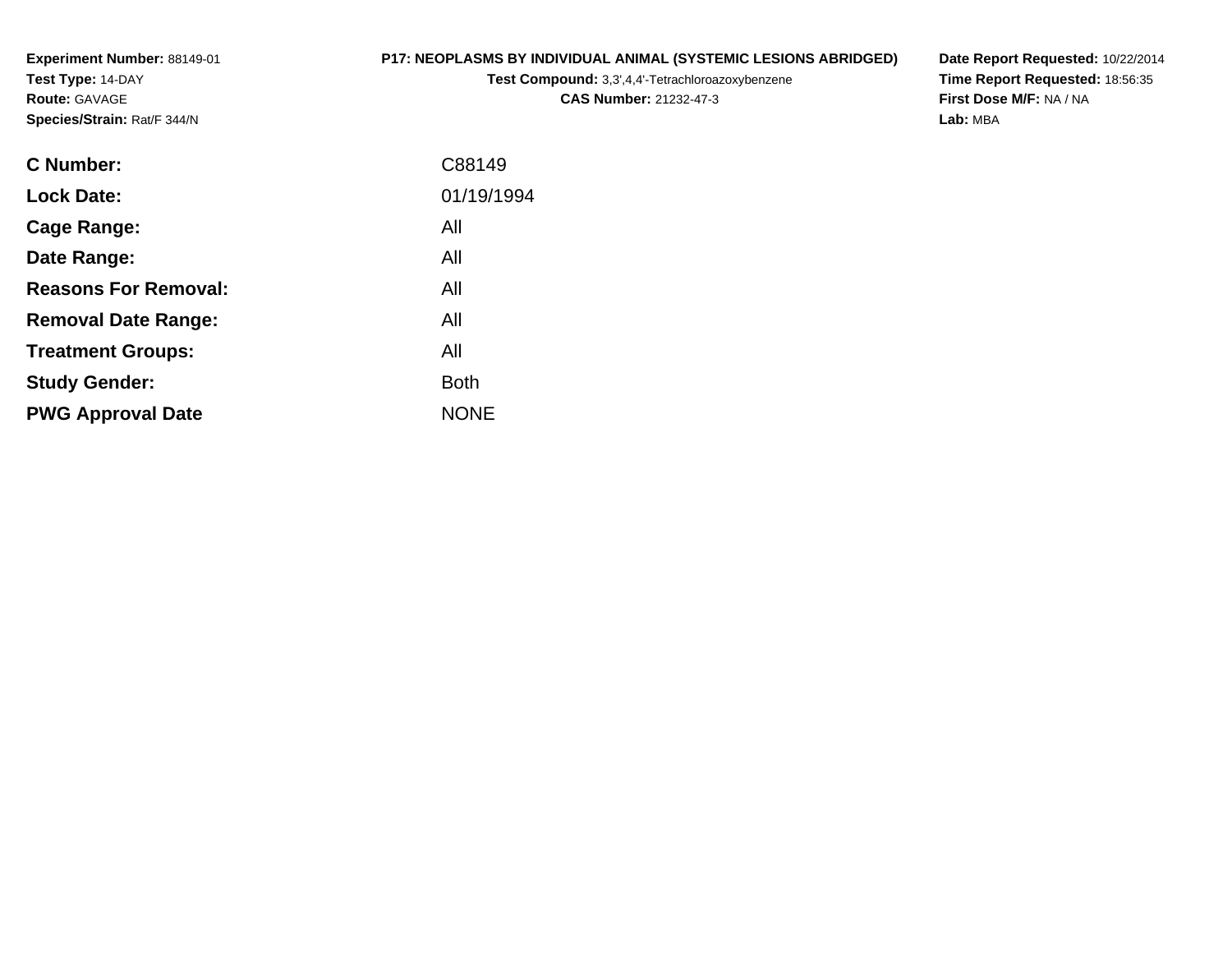**Test Type:** 14-DAY

**Route:** GAVAGE

**Species/Strain:** Rat/F 344/N

#### **P17: NEOPLASMS BY INDIVIDUAL ANIMAL (SYSTEMIC LESIONS ABRIDGED)**

**Test Compound:** 3,3',4,4'-Tetrachloroazoxybenzene

**CAS Number:** 21232-47-3

**Date Report Requested:** 10/22/2014**Time Report Requested:** 18:56:35**First Dose M/F:** NA / NA**Lab:** MBA

| F 344/N Rat Male<br>0 MG/KG                        | DAY ON TEST<br><b>ANIMAL ID</b> | 0<br>0<br>1<br>7<br>0<br>$\overline{0}$ | 0<br>0<br>1<br>7<br>$\mathbf 0$<br>$\mathbf 0$ | 0<br>0<br>1<br>$\overline{7}$<br>0<br>$\mathbf 0$ | 0<br>$\pmb{\theta}$<br>$\boldsymbol{l}$<br>$\overline{7}$<br>0<br>0 | 0<br>0<br>$\boldsymbol{l}$<br>7<br>$\mathbf 0$<br>$\mathbf 0$ |                       |
|----------------------------------------------------|---------------------------------|-----------------------------------------|------------------------------------------------|---------------------------------------------------|---------------------------------------------------------------------|---------------------------------------------------------------|-----------------------|
|                                                    |                                 | 0<br>0<br>1                             | 0<br>0<br>$\overline{2}$                       | 0<br>0<br>3                                       | 0<br>0<br>4                                                         | 0<br>0<br>5                                                   | <i><b>*TOTALS</b></i> |
| <b>Alimentary System</b>                           |                                 |                                         |                                                |                                                   |                                                                     |                                                               |                       |
| Liver                                              |                                 | +                                       | ÷                                              | ÷                                                 | $\ddot{}$                                                           | $\ddot{}$                                                     | 5                     |
| Stomach, Forestomach                               |                                 | $+$                                     | $+$                                            | $+$                                               | $\pm$                                                               | ÷                                                             | 5                     |
| Stomach, Glandular<br><b>Cardiovascular System</b> |                                 | $\ddot{}$                               | $\ddot{}$                                      | $+$                                               | $+$                                                                 | $\ddot{}$                                                     | 5                     |
| <b>NONE</b><br><b>Endocrine System</b>             |                                 |                                         |                                                |                                                   |                                                                     |                                                               |                       |
| <b>NONE</b><br><b>General Body System</b>          |                                 |                                         |                                                |                                                   |                                                                     |                                                               |                       |
| <b>NONE</b><br><b>Genital System</b>               |                                 |                                         |                                                |                                                   |                                                                     |                                                               |                       |
| <b>NONE</b><br><b>Hematopoietic System</b>         |                                 |                                         |                                                |                                                   |                                                                     |                                                               |                       |
| Lymph Node, Mesenteric                             |                                 | ٠                                       | ÷                                              | +                                                 | ÷                                                                   | ÷                                                             | 5                     |
| Spleen                                             |                                 | $+$                                     | $+$                                            | $+$                                               | $+$                                                                 | $\ddot{}$                                                     | 5                     |
| Thymus                                             |                                 | $\ddot{}$                               | $\ddot{}$                                      | $\ddot{}$                                         | $\ddot{}$                                                           | +                                                             | 5                     |
| <b>Integumentary System</b>                        |                                 |                                         |                                                |                                                   |                                                                     |                                                               |                       |

NONE

\* ..Total animals with tissue examined microscopically; Total animals with tumor **M** . Missing tissue M ..Missing tissue

+ ..Tissue examined microscopically

I ..Insufficient tissue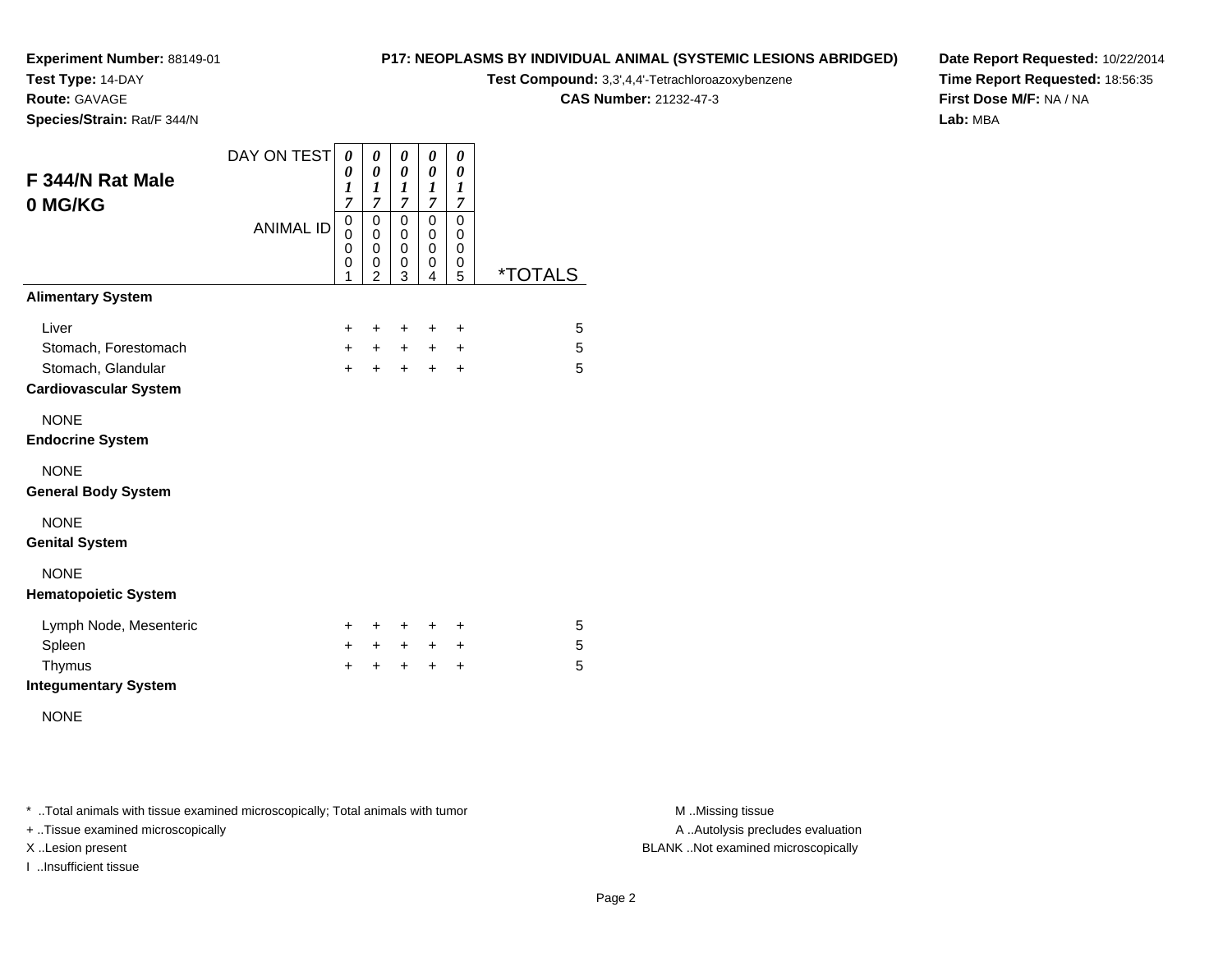**Test Type:** 14-DAY

**Route:** GAVAGE

**P17: NEOPLASMS BY INDIVIDUAL ANIMAL (SYSTEMIC LESIONS ABRIDGED)**

**Test Compound:** 3,3',4,4'-Tetrachloroazoxybenzene

**CAS Number:** 21232-47-3

**Date Report Requested:** 10/22/2014**Time Report Requested:** 18:56:35**First Dose M/F:** NA / NA**Lab:** MBA

**Species/Strain:** Rat/F 344/N

| F 344/N Rat Male<br>0 MG/KG                 | DAY ON TEST<br><b>ANIMAL ID</b> | 0<br>0<br>1<br>7<br>0<br>0<br>0<br>0<br>1 | 0<br>$\boldsymbol{\theta}$<br>$\boldsymbol{l}$<br>$\overline{7}$<br>0<br>$\bar{0}$<br>$\mathbf 0$<br>0<br>$\overline{2}$ | 0<br>$\boldsymbol{\theta}$<br>$\boldsymbol{l}$<br>$\overline{7}$<br>0<br>$\mathbf 0$<br>$\mathbf 0$<br>$\mathbf 0$<br>3 | 0<br>0<br>1<br>$\overline{7}$<br>0<br>0<br>0<br>0<br>4 | 0<br>0<br>1<br>$\overline{7}$<br>0<br>0<br>0<br>0<br>5 | <i><b>*TOTALS</b></i> |
|---------------------------------------------|---------------------------------|-------------------------------------------|--------------------------------------------------------------------------------------------------------------------------|-------------------------------------------------------------------------------------------------------------------------|--------------------------------------------------------|--------------------------------------------------------|-----------------------|
| <b>Musculoskeletal System</b>               |                                 |                                           |                                                                                                                          |                                                                                                                         |                                                        |                                                        |                       |
| <b>NONE</b><br><b>Nervous System</b>        |                                 |                                           |                                                                                                                          |                                                                                                                         |                                                        |                                                        |                       |
| <b>NONE</b><br><b>Respiratory System</b>    |                                 |                                           |                                                                                                                          |                                                                                                                         |                                                        |                                                        |                       |
| <b>NONE</b><br><b>Special Senses System</b> |                                 |                                           |                                                                                                                          |                                                                                                                         |                                                        |                                                        |                       |
| <b>NONE</b><br><b>Urinary System</b>        |                                 |                                           |                                                                                                                          |                                                                                                                         |                                                        |                                                        |                       |
| Kidney<br><b>SYSTEMIC LESIONS</b>           |                                 | $\div$                                    | +                                                                                                                        | +                                                                                                                       | ÷                                                      | ÷                                                      | 5                     |
| Multiple Organ                              |                                 | +                                         |                                                                                                                          |                                                                                                                         |                                                        | +                                                      | 5                     |
|                                             |                                 |                                           |                                                                                                                          |                                                                                                                         |                                                        |                                                        |                       |

\* ..Total animals with tissue examined microscopically; Total animals with tumor **M** . Missing tissue M ..Missing tissue

+ ..Tissue examined microscopically

I ..Insufficient tissue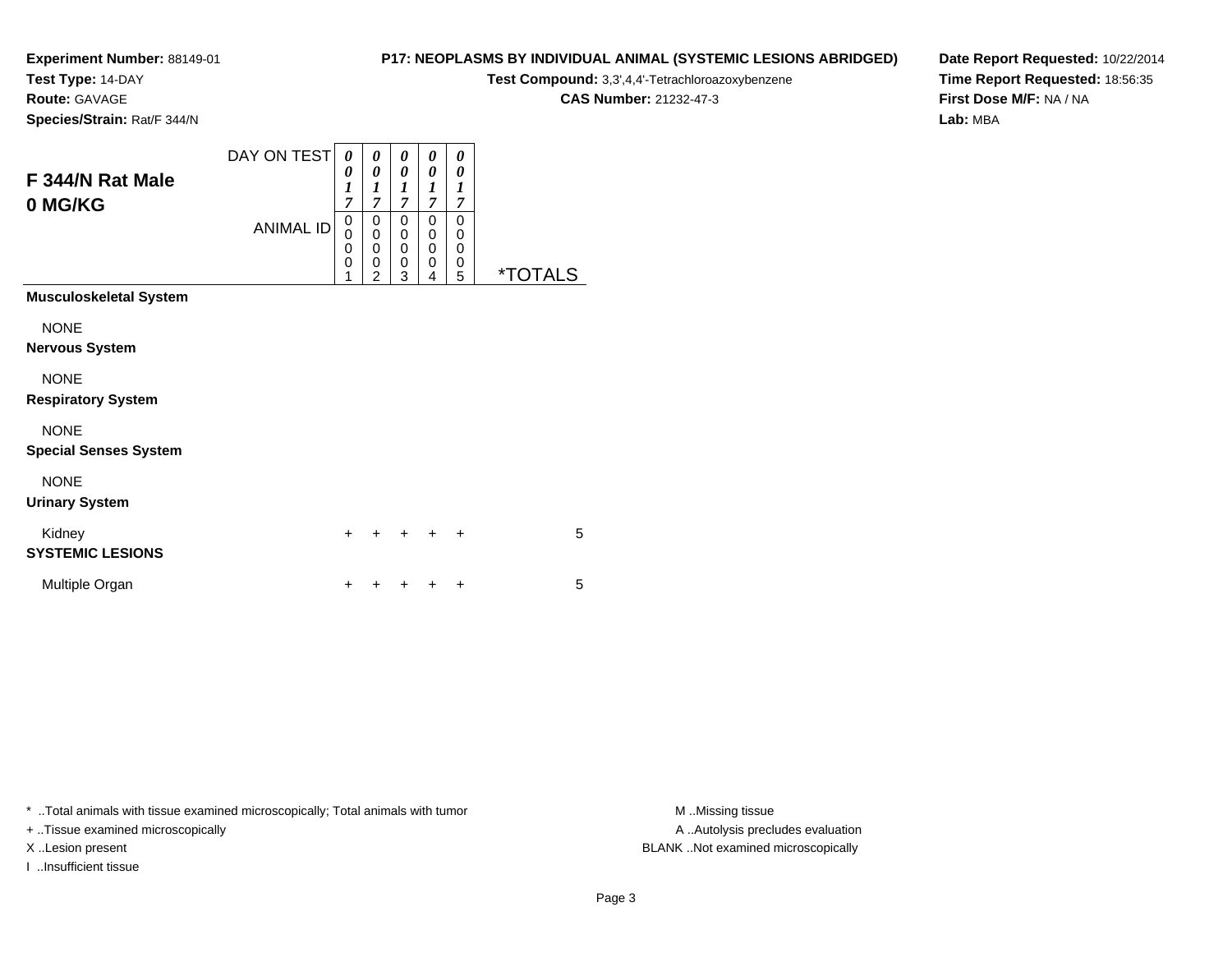**Test Type:** 14-DAY

**Route:** GAVAGE**Species/Strain:** Rat/F 344/N

**P17: NEOPLASMS BY INDIVIDUAL ANIMAL (SYSTEMIC LESIONS ABRIDGED)**

**Test Compound:** 3,3',4,4'-Tetrachloroazoxybenzene

**CAS Number:** 21232-47-3

**Date Report Requested:** 10/22/2014**Time Report Requested:** 18:56:35**First Dose M/F:** NA / NA**Lab:** MBA

| Species/Strain: Rat/F 344/N                                                                                                            |                                 |                                                                                            |                                                                                              |                                                                                |                                                                                                       |                                                                                                 |                       |                                                                                             |
|----------------------------------------------------------------------------------------------------------------------------------------|---------------------------------|--------------------------------------------------------------------------------------------|----------------------------------------------------------------------------------------------|--------------------------------------------------------------------------------|-------------------------------------------------------------------------------------------------------|-------------------------------------------------------------------------------------------------|-----------------------|---------------------------------------------------------------------------------------------|
| F 344/N Rat Male<br>12.5<br><b>MG/KG</b>                                                                                               | DAY ON TEST<br><b>ANIMAL ID</b> | $\pmb{\theta}$<br>$\boldsymbol{\theta}$<br>$\boldsymbol{l}$<br>$\overline{7}$<br>$\pmb{0}$ | $\pmb{\theta}$<br>$\boldsymbol{\theta}$<br>$\boldsymbol{l}$<br>$\boldsymbol{7}$<br>$\pmb{0}$ | $\pmb{\theta}$<br>$\pmb{\theta}$<br>1<br>$\overline{7}$<br>$\mathsf{O}\xspace$ | $\boldsymbol{\theta}$<br>$\boldsymbol{\theta}$<br>$\boldsymbol{l}$<br>$\boldsymbol{7}$<br>$\mathsf 0$ | $\pmb{\theta}$<br>$\pmb{\theta}$<br>$\boldsymbol{l}$<br>$\boldsymbol{7}$<br>$\mathsf{O}\xspace$ |                       |                                                                                             |
|                                                                                                                                        |                                 | 0<br>0<br>0<br>6                                                                           | 0<br>$\mathbf 0$<br>0<br>7                                                                   | 0<br>$\pmb{0}$<br>$\pmb{0}$<br>8                                               | 0<br>$\mathbf 0$<br>$\pmb{0}$<br>9                                                                    | 0<br>$\pmb{0}$<br>1<br>$\pmb{0}$                                                                | <i><b>*TOTALS</b></i> |                                                                                             |
| <b>Alimentary System</b>                                                                                                               |                                 |                                                                                            |                                                                                              |                                                                                |                                                                                                       |                                                                                                 |                       |                                                                                             |
| Liver<br><b>Cardiovascular System</b>                                                                                                  |                                 | +                                                                                          |                                                                                              |                                                                                |                                                                                                       | $\ddot{}$                                                                                       | 5                     |                                                                                             |
| <b>NONE</b><br><b>Endocrine System</b>                                                                                                 |                                 |                                                                                            |                                                                                              |                                                                                |                                                                                                       |                                                                                                 |                       |                                                                                             |
| <b>NONE</b><br><b>General Body System</b>                                                                                              |                                 |                                                                                            |                                                                                              |                                                                                |                                                                                                       |                                                                                                 |                       |                                                                                             |
| <b>NONE</b><br><b>Genital System</b>                                                                                                   |                                 |                                                                                            |                                                                                              |                                                                                |                                                                                                       |                                                                                                 |                       |                                                                                             |
| <b>NONE</b><br><b>Hematopoietic System</b>                                                                                             |                                 |                                                                                            |                                                                                              |                                                                                |                                                                                                       |                                                                                                 |                       |                                                                                             |
| Spleen<br>Thymus<br><b>Integumentary System</b>                                                                                        |                                 | +<br>$\ddot{}$                                                                             |                                                                                              | +<br>$+$                                                                       | $+$                                                                                                   | +<br>$\ddot{}$                                                                                  | 5<br>5                |                                                                                             |
| <b>NONE</b><br><b>Musculoskeletal System</b>                                                                                           |                                 |                                                                                            |                                                                                              |                                                                                |                                                                                                       |                                                                                                 |                       |                                                                                             |
| <b>NONE</b><br><b>Nervous System</b>                                                                                                   |                                 |                                                                                            |                                                                                              |                                                                                |                                                                                                       |                                                                                                 |                       |                                                                                             |
| * Total animals with tissue examined microscopically; Total animals with tumor<br>+ Tissue examined microscopically<br>XLesion present |                                 |                                                                                            |                                                                                              |                                                                                |                                                                                                       |                                                                                                 |                       | M Missing tissue<br>A  Autolysis precludes evaluation<br>BLANK Not examined microscopically |

I ..Insufficient tissue

M ..Missing tissue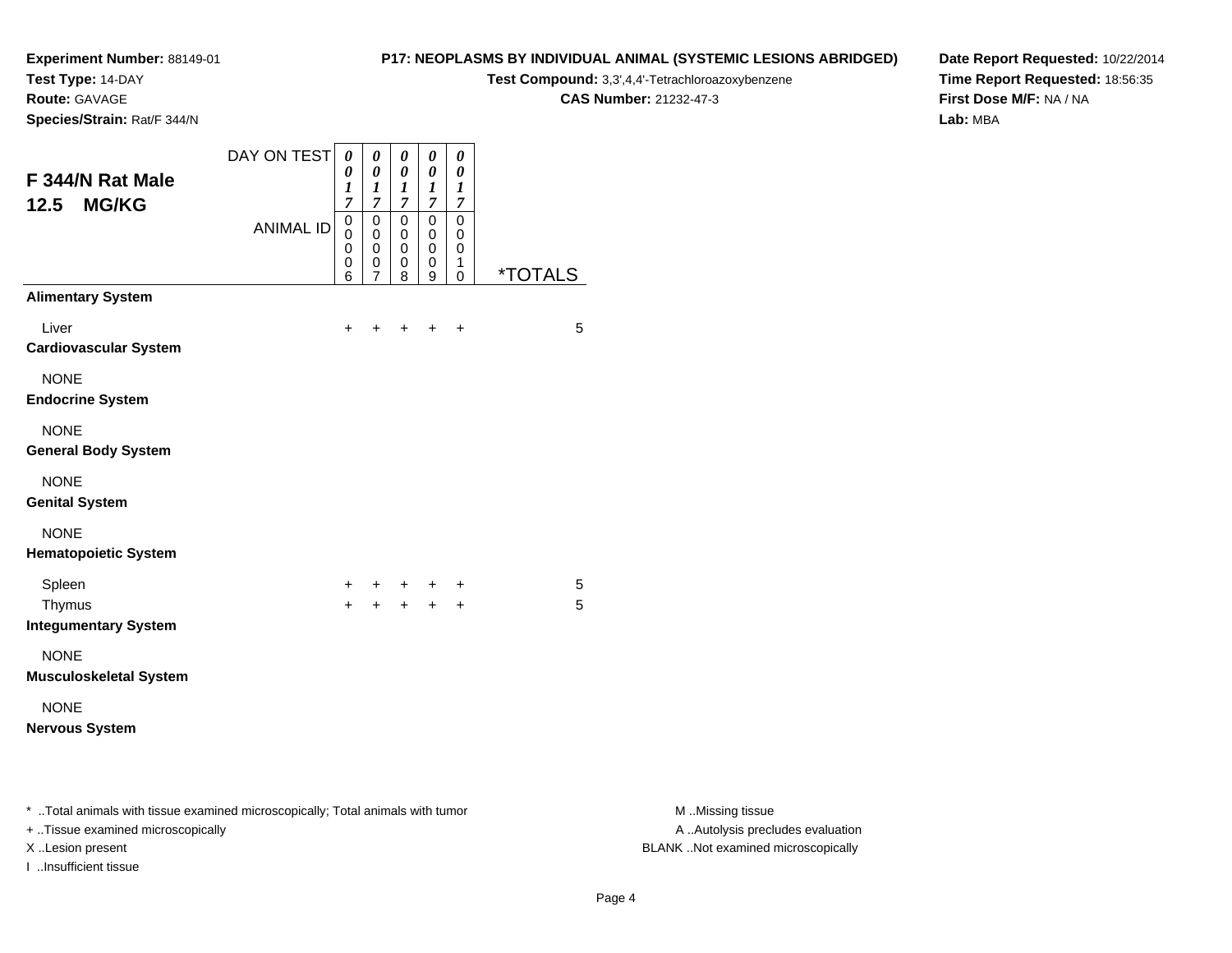**Test Type:** 14-DAY

**Route:** GAVAGE

**P17: NEOPLASMS BY INDIVIDUAL ANIMAL (SYSTEMIC LESIONS ABRIDGED)**

**Test Compound:** 3,3',4,4'-Tetrachloroazoxybenzene

**CAS Number:** 21232-47-3

**Date Report Requested:** 10/22/2014**Time Report Requested:** 18:56:35**First Dose M/F:** NA / NA**Lab:** MBA

**Species/Strain:** Rat/F 344/N

| F 344/N Rat Male<br><b>MG/KG</b><br>12.5 | DAY ON TEST<br><b>ANIMAL ID</b> | 0<br>0<br>$\boldsymbol{l}$<br>7<br>0           | 0<br>0<br>$\boldsymbol{l}$<br>$\overline{7}$<br>0 | 0<br>0<br>1<br>7<br>0 | 0<br>0<br>1<br>7<br>0                       | 0<br>0<br>1<br>7<br>0 |                       |
|------------------------------------------|---------------------------------|------------------------------------------------|---------------------------------------------------|-----------------------|---------------------------------------------|-----------------------|-----------------------|
|                                          |                                 | $\mathbf 0$<br>$\mathbf 0$<br>$\mathbf 0$<br>6 | 0<br>0<br>0<br>7                                  | 0<br>0<br>0<br>8      | $\mathbf 0$<br>$\Omega$<br>$\mathbf 0$<br>9 | 0<br>0<br>1<br>0      | <i><b>*TOTALS</b></i> |
| <b>NONE</b>                              |                                 |                                                |                                                   |                       |                                             |                       |                       |
| <b>Respiratory System</b>                |                                 |                                                |                                                   |                       |                                             |                       |                       |
| <b>NONE</b>                              |                                 |                                                |                                                   |                       |                                             |                       |                       |
| <b>Special Senses System</b>             |                                 |                                                |                                                   |                       |                                             |                       |                       |
| <b>NONE</b>                              |                                 |                                                |                                                   |                       |                                             |                       |                       |
| <b>Urinary System</b>                    |                                 |                                                |                                                   |                       |                                             |                       |                       |
| Kidney                                   |                                 | $\ddot{}$                                      |                                                   | ÷                     | $\ddot{}$                                   | $\ddot{}$             | 5                     |
| <b>SYSTEMIC LESIONS</b>                  |                                 |                                                |                                                   |                       |                                             |                       |                       |
| Multiple Organ                           |                                 | ÷                                              |                                                   |                       |                                             | +                     | 5                     |

\* ..Total animals with tissue examined microscopically; Total animals with tumor **M** . Missing tissue M ..Missing tissue

+ ..Tissue examined microscopically

I ..Insufficient tissue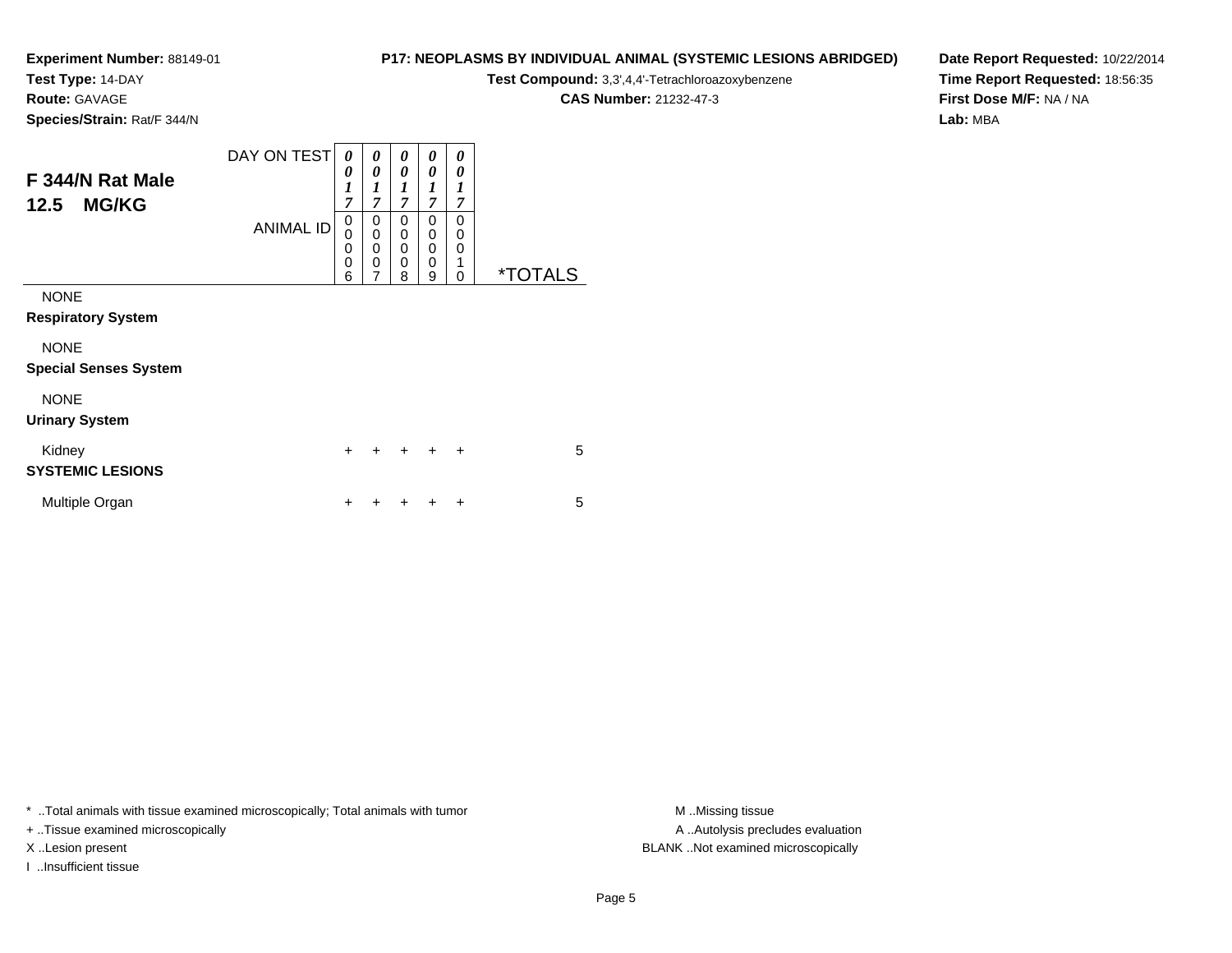**Test Type:** 14-DAY

**Route:** GAVAGE

**Species/Strain:** Rat/F 344/N

# **P17: NEOPLASMS BY INDIVIDUAL ANIMAL (SYSTEMIC LESIONS ABRIDGED)**

**Test Compound:** 3,3',4,4'-Tetrachloroazoxybenzene

**CAS Number:** 21232-47-3

**Date Report Requested:** 10/22/2014**Time Report Requested:** 18:56:35**First Dose M/F:** NA / NA**Lab:** MBA

| F 344/N Rat Male<br>32 MG/KG                                                   | DAY ON TEST      | 0<br>0<br>1<br>$\overline{7}$ | 0<br>$\boldsymbol{\theta}$<br>$\boldsymbol{l}$<br>$\overline{7}$ | 0<br>$\boldsymbol{\theta}$<br>1<br>7 | $\boldsymbol{\theta}$<br>0<br>$\boldsymbol{l}$<br>$\overline{7}$ | 0<br>$\boldsymbol{\theta}$<br>$\boldsymbol{l}$<br>$\overline{7}$ |                       |
|--------------------------------------------------------------------------------|------------------|-------------------------------|------------------------------------------------------------------|--------------------------------------|------------------------------------------------------------------|------------------------------------------------------------------|-----------------------|
|                                                                                | <b>ANIMAL ID</b> | 0<br>0<br>0<br>1<br>1         | $\pmb{0}$<br>0<br>$\mathbf 0$<br>1<br>$\overline{2}$             | 0<br>0<br>$\mathbf 0$<br>1<br>3      | $\pmb{0}$<br>0<br>0<br>1<br>4                                    | $\mathbf 0$<br>0<br>0<br>1<br>5                                  | <i><b>*TOTALS</b></i> |
| <b>Alimentary System</b>                                                       |                  |                               |                                                                  |                                      |                                                                  |                                                                  |                       |
| Liver<br><b>Cardiovascular System</b>                                          |                  | $\ddot{}$                     | +                                                                | +                                    | $\ddot{}$                                                        | +                                                                | 5                     |
| <b>NONE</b><br><b>Endocrine System</b>                                         |                  |                               |                                                                  |                                      |                                                                  |                                                                  |                       |
| <b>NONE</b><br><b>General Body System</b>                                      |                  |                               |                                                                  |                                      |                                                                  |                                                                  |                       |
| <b>NONE</b><br><b>Genital System</b>                                           |                  |                               |                                                                  |                                      |                                                                  |                                                                  |                       |
| <b>NONE</b><br><b>Hematopoietic System</b>                                     |                  |                               |                                                                  |                                      |                                                                  |                                                                  |                       |
| Spleen                                                                         |                  | $+$                           |                                                                  |                                      | $+$ $+$ $+$                                                      | $\ddot{}$                                                        | 5                     |
| Thymus<br><b>Integumentary System</b>                                          |                  | $+$                           | $\ddot{+}$                                                       | $+$                                  | $+$                                                              | $\ddot{}$                                                        | 5                     |
| <b>NONE</b><br><b>Musculoskeletal System</b>                                   |                  |                               |                                                                  |                                      |                                                                  |                                                                  |                       |
| <b>NONE</b><br><b>Nervous System</b>                                           |                  |                               |                                                                  |                                      |                                                                  |                                                                  |                       |
| * Total animals with tissue examined microscopically; Total animals with tumor |                  |                               |                                                                  |                                      |                                                                  |                                                                  |                       |

+ ..Tissue examined microscopically

I ..Insufficient tissue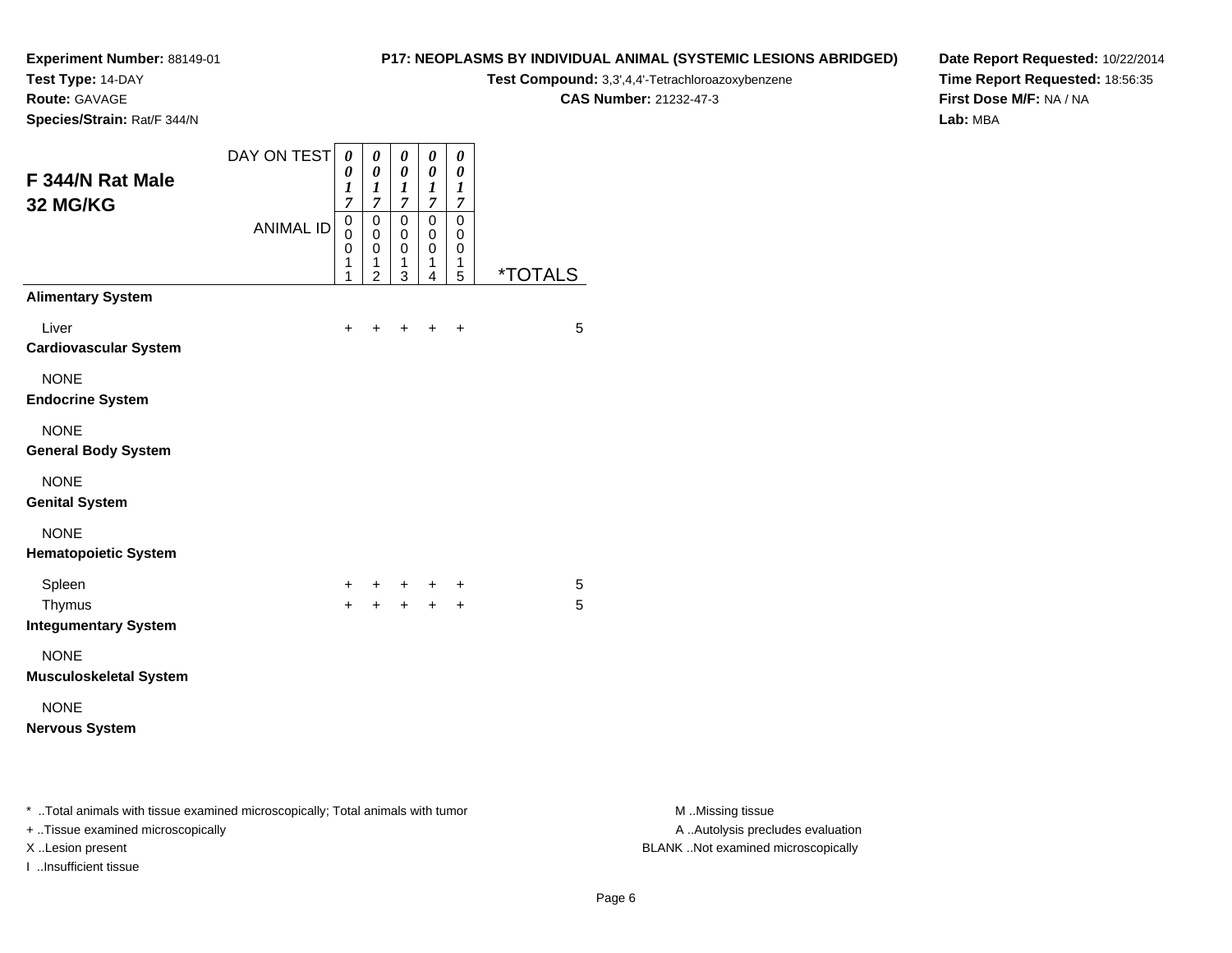**Test Type:** 14-DAY

**Route:** GAVAGE

**P17: NEOPLASMS BY INDIVIDUAL ANIMAL (SYSTEMIC LESIONS ABRIDGED)**

**Test Compound:** 3,3',4,4'-Tetrachloroazoxybenzene

**CAS Number:** 21232-47-3

**Date Report Requested:** 10/22/2014**Time Report Requested:** 18:56:35**First Dose M/F:** NA / NA**Lab:** MBA

**Species/Strain:** Rat/F 344/N

| F 344/N Rat Male<br>32 MG/KG | DAY ON TEST<br><b>ANIMAL ID</b> | 0<br>0<br>1<br>7<br>0<br>$\bar{0}$<br>0<br>1 | 0<br>0<br>$\boldsymbol{l}$<br>$\overline{7}$<br>0<br>$\mathbf 0$<br>$\mathbf 0$<br>1 | 0<br>0<br>1<br>$\overline{7}$<br>0<br>0<br>$\mathbf 0$<br>1 | 0<br>0<br>1<br>$\overline{7}$<br>0<br>0<br>0<br>1 | 0<br>0<br>1<br>7<br>0<br>$\mathbf 0$<br>0<br>1 |                       |
|------------------------------|---------------------------------|----------------------------------------------|--------------------------------------------------------------------------------------|-------------------------------------------------------------|---------------------------------------------------|------------------------------------------------|-----------------------|
|                              |                                 | 1                                            | $\overline{2}$                                                                       | 3                                                           | 4                                                 | 5                                              | <i><b>*TOTALS</b></i> |
| <b>NONE</b>                  |                                 |                                              |                                                                                      |                                                             |                                                   |                                                |                       |
| <b>Respiratory System</b>    |                                 |                                              |                                                                                      |                                                             |                                                   |                                                |                       |
| <b>NONE</b>                  |                                 |                                              |                                                                                      |                                                             |                                                   |                                                |                       |
| <b>Special Senses System</b> |                                 |                                              |                                                                                      |                                                             |                                                   |                                                |                       |
| <b>NONE</b>                  |                                 |                                              |                                                                                      |                                                             |                                                   |                                                |                       |
| <b>Urinary System</b>        |                                 |                                              |                                                                                      |                                                             |                                                   |                                                |                       |
| Kidney                       |                                 | $\div$                                       |                                                                                      | +                                                           | $\ddot{}$                                         | $\ddot{}$                                      | 5                     |
| <b>SYSTEMIC LESIONS</b>      |                                 |                                              |                                                                                      |                                                             |                                                   |                                                |                       |
| Multiple Organ               |                                 | +                                            |                                                                                      |                                                             |                                                   | ÷                                              | 5                     |

\* ..Total animals with tissue examined microscopically; Total animals with tumor **M** . Missing tissue M ..Missing tissue

+ ..Tissue examined microscopically

I ..Insufficient tissue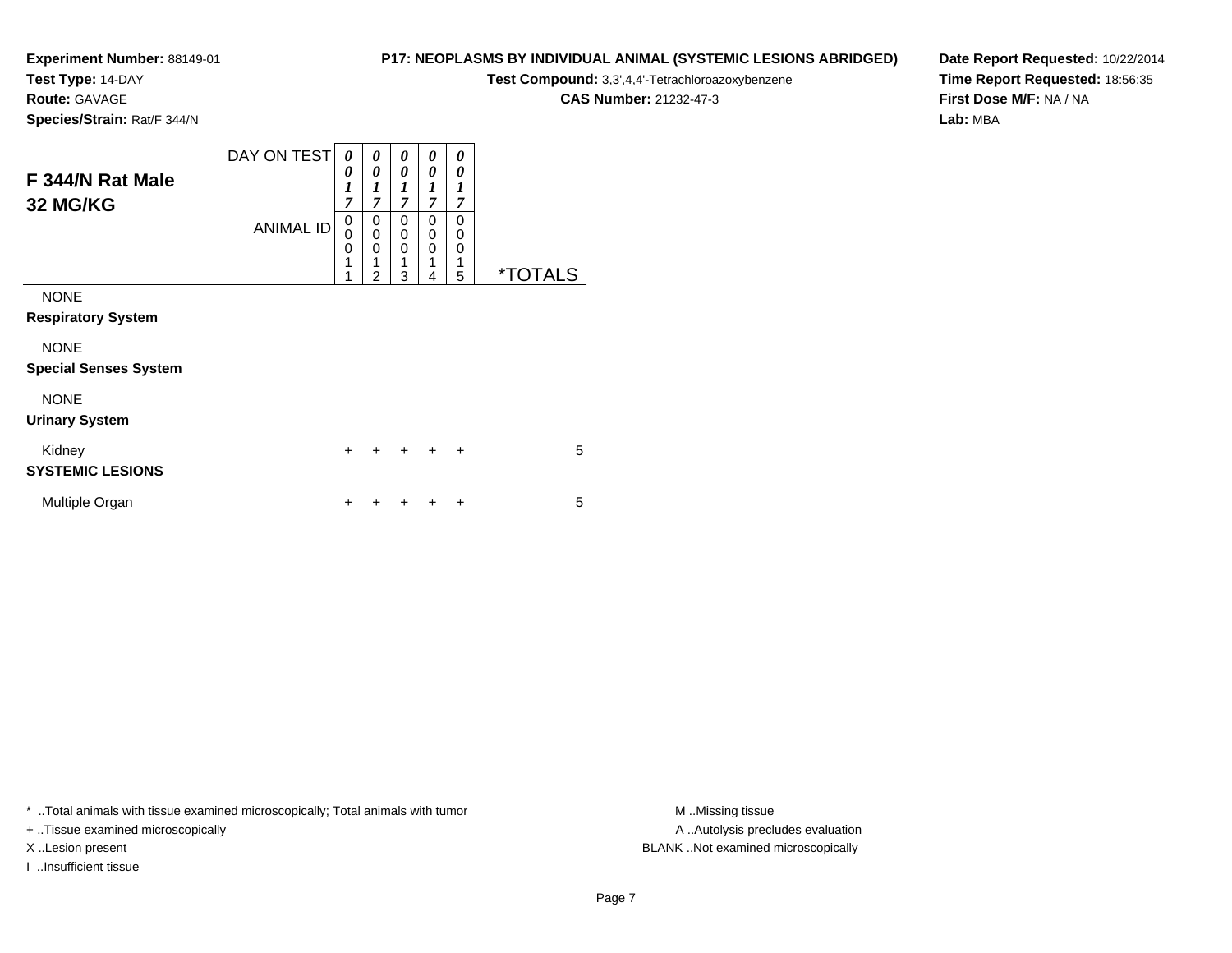**Test Type:** 14-DAY

**Route:** GAVAGE

**Species/Strain:** Rat/F 344/N

# **P17: NEOPLASMS BY INDIVIDUAL ANIMAL (SYSTEMIC LESIONS ABRIDGED)**

**Test Compound:** 3,3',4,4'-Tetrachloroazoxybenzene

**CAS Number:** 21232-47-3

**Date Report Requested:** 10/22/2014**Time Report Requested:** 18:56:35**First Dose M/F:** NA / NA**Lab:** MBA

| F 344/N Rat Male<br><b>80 MG/KG</b>                                            | DAY ON TEST      | 0<br>0<br>1<br>$\overline{7}$   | 0<br>$\boldsymbol{\theta}$<br>$\boldsymbol{l}$<br>$\overline{7}$ | 0<br>$\boldsymbol{\theta}$<br>$\boldsymbol{l}$<br>$\overline{7}$ | 0<br>0<br>$\boldsymbol{l}$<br>$\overline{7}$ | 0<br>0<br>1<br>$\overline{7}$                                    |                       |
|--------------------------------------------------------------------------------|------------------|---------------------------------|------------------------------------------------------------------|------------------------------------------------------------------|----------------------------------------------|------------------------------------------------------------------|-----------------------|
|                                                                                | <b>ANIMAL ID</b> | 0<br>0<br>$\mathbf 0$<br>1<br>6 | 0<br>$\mathbf 0$<br>$\mathbf 0$<br>1<br>$\overline{7}$           | $\mathbf 0$<br>$\mathbf 0$<br>$\mathbf 0$<br>1<br>8              | $\mathbf 0$<br>0<br>$\mathbf 0$<br>1<br>9    | $\mathbf 0$<br>0<br>$\mathbf 0$<br>$\overline{c}$<br>$\mathbf 0$ | <i><b>*TOTALS</b></i> |
| <b>Alimentary System</b>                                                       |                  |                                 |                                                                  |                                                                  |                                              |                                                                  |                       |
| Liver<br><b>Cardiovascular System</b>                                          |                  | $\ddot{}$                       | +                                                                | +                                                                | $\ddot{}$                                    | +                                                                | 5                     |
| <b>NONE</b><br><b>Endocrine System</b>                                         |                  |                                 |                                                                  |                                                                  |                                              |                                                                  |                       |
| <b>NONE</b><br><b>General Body System</b>                                      |                  |                                 |                                                                  |                                                                  |                                              |                                                                  |                       |
| <b>NONE</b><br><b>Genital System</b>                                           |                  |                                 |                                                                  |                                                                  |                                              |                                                                  |                       |
| <b>NONE</b><br><b>Hematopoietic System</b>                                     |                  |                                 |                                                                  |                                                                  |                                              |                                                                  |                       |
| Spleen<br>Thymus                                                               |                  | $\ddot{}$<br>$\ddot{}$          | +<br>$\ddot{}$                                                   | $\ddot{}$<br>$+$                                                 | +<br>$+$                                     | +<br>$\ddot{}$                                                   | 5<br>5                |
| <b>Integumentary System</b>                                                    |                  |                                 |                                                                  |                                                                  |                                              |                                                                  |                       |
| <b>NONE</b><br><b>Musculoskeletal System</b>                                   |                  |                                 |                                                                  |                                                                  |                                              |                                                                  |                       |
| <b>NONE</b><br><b>Nervous System</b>                                           |                  |                                 |                                                                  |                                                                  |                                              |                                                                  |                       |
| * Total animals with tissue examined microscopically; Total animals with tumor |                  |                                 |                                                                  |                                                                  |                                              |                                                                  |                       |

+ ..Tissue examined microscopically

I ..Insufficient tissue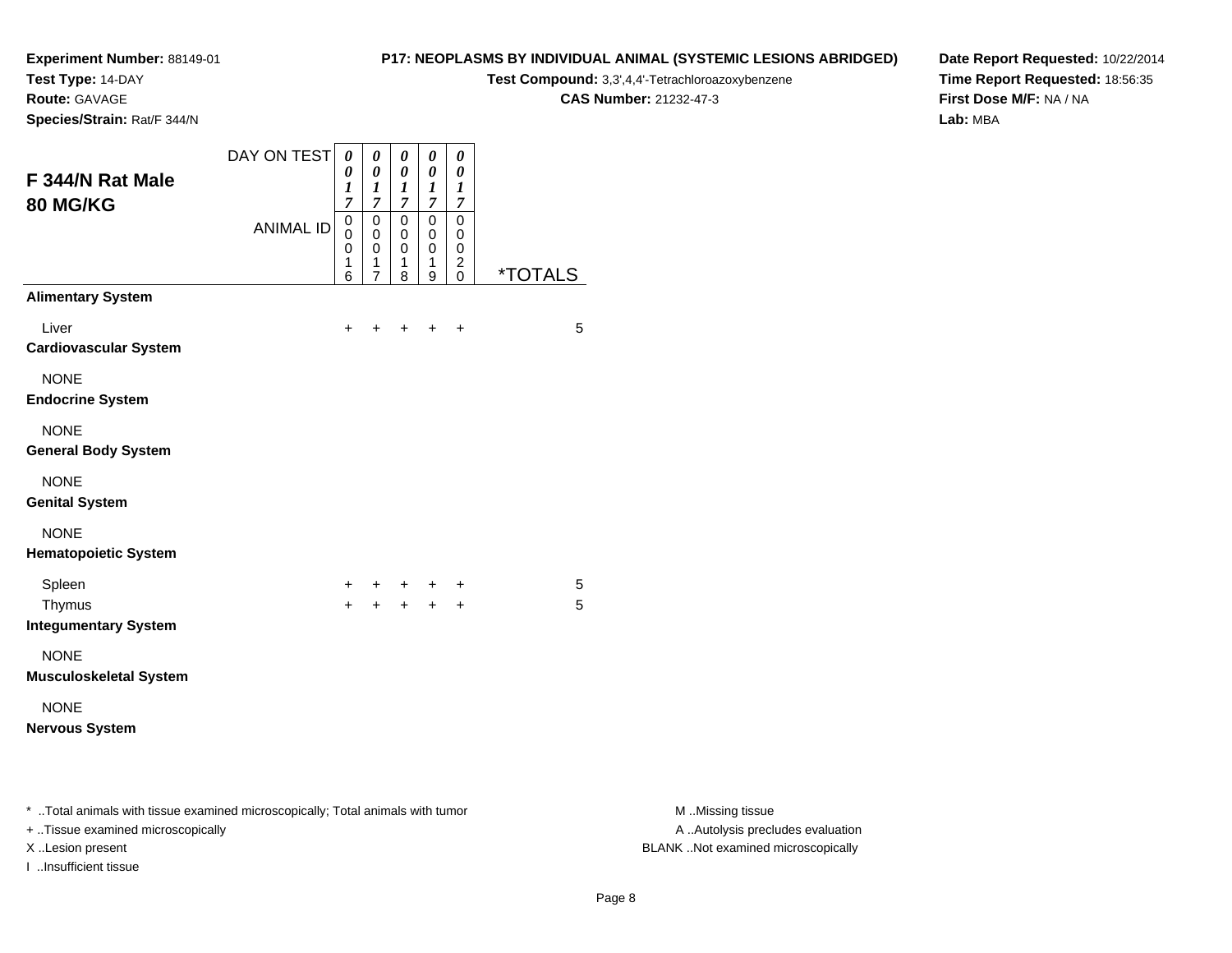**Test Type:** 14-DAY

**Route:** GAVAGE

**P17: NEOPLASMS BY INDIVIDUAL ANIMAL (SYSTEMIC LESIONS ABRIDGED)**

**Test Compound:** 3,3',4,4'-Tetrachloroazoxybenzene

**CAS Number:** 21232-47-3

**Date Report Requested:** 10/22/2014**Time Report Requested:** 18:56:35**First Dose M/F:** NA / NA**Lab:** MBA

**Species/Strain:** Rat/F 344/N

| F 344/N Rat Male<br><b>80 MG/KG</b>         | DAY ON TEST<br><b>ANIMAL ID</b> | 0<br>0<br>$\boldsymbol{l}$<br>7<br>0<br>0<br>0<br>1<br>6 | 0<br>0<br>1<br>7<br>0<br>0<br>0<br>1<br>7 | 0<br>0<br>1<br>7<br>0<br>$\mathbf 0$<br>$\mathbf 0$<br>8 | 0<br>0<br>1<br>7<br>0<br>0<br>0<br>1<br>9 | 0<br>0<br>$\boldsymbol{l}$<br>7<br>0<br>0<br>0<br>$\overline{\mathbf{c}}$<br>0 | <i><b>*TOTALS</b></i> |
|---------------------------------------------|---------------------------------|----------------------------------------------------------|-------------------------------------------|----------------------------------------------------------|-------------------------------------------|--------------------------------------------------------------------------------|-----------------------|
| <b>NONE</b><br><b>Respiratory System</b>    |                                 |                                                          |                                           |                                                          |                                           |                                                                                |                       |
| <b>NONE</b><br><b>Special Senses System</b> |                                 |                                                          |                                           |                                                          |                                           |                                                                                |                       |
| <b>NONE</b><br><b>Urinary System</b>        |                                 |                                                          |                                           |                                                          |                                           |                                                                                |                       |
| Kidney<br><b>SYSTEMIC LESIONS</b>           |                                 | $\ddot{}$                                                | +                                         | $\ddot{}$                                                | $\div$                                    | $\ddot{}$                                                                      | 5                     |
| Multiple Organ                              |                                 | +                                                        |                                           |                                                          |                                           | ÷                                                                              | 5                     |

\* ..Total animals with tissue examined microscopically; Total animals with tumor **M** . Missing tissue M ..Missing tissue

+ ..Tissue examined microscopically

I ..Insufficient tissue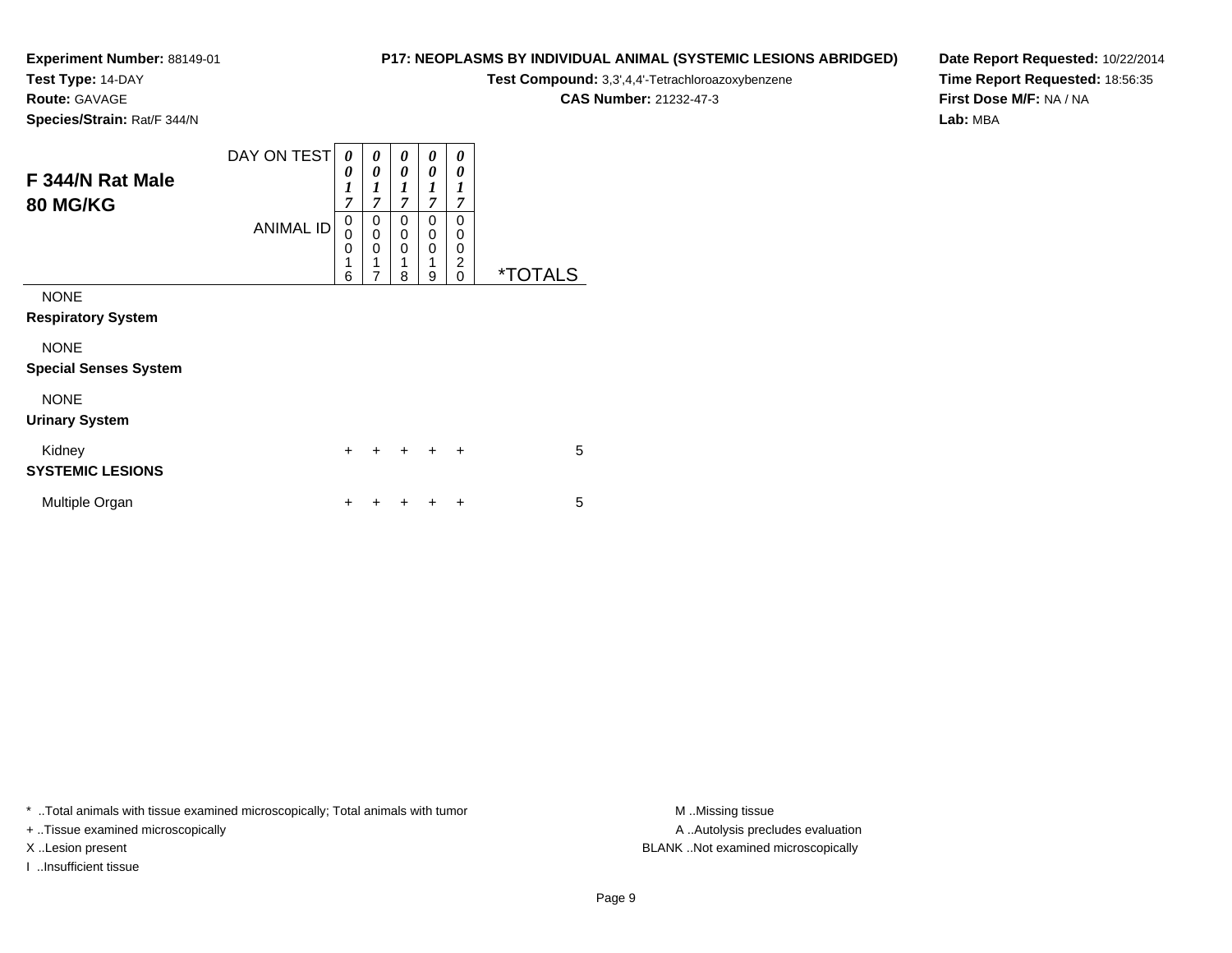**Test Type:** 14-DAY

**Route:** GAVAGE

**P17: NEOPLASMS BY INDIVIDUAL ANIMAL (SYSTEMIC LESIONS ABRIDGED)**

**Test Compound:** 3,3',4,4'-Tetrachloroazoxybenzene

**CAS Number:** 21232-47-3

**Date Report Requested:** 10/22/2014**Time Report Requested:** 18:56:35**First Dose M/F:** NA / NA**Lab:** MBA

| Species/Strain: Rat/F 344/N |  |
|-----------------------------|--|
|-----------------------------|--|

| F 344/N Rat Male                                                                                                     | DAY ON TEST      | $\boldsymbol{\theta}$<br>0<br>1                                      | 0<br>$\pmb{\theta}$<br>1                                 | 0<br>$\pmb{\theta}$<br>1                          | $\pmb{\theta}$<br>$\pmb{\theta}$<br>$\boldsymbol{l}$                           | $\pmb{\theta}$<br>$\pmb{\theta}$<br>$\boldsymbol{l}$                       |                |                                                       |
|----------------------------------------------------------------------------------------------------------------------|------------------|----------------------------------------------------------------------|----------------------------------------------------------|---------------------------------------------------|--------------------------------------------------------------------------------|----------------------------------------------------------------------------|----------------|-------------------------------------------------------|
| <b>MG/KG</b><br>200                                                                                                  | <b>ANIMAL ID</b> | 7<br>0<br>$\mathbf 0$<br>0<br>$\overline{\mathbf{c}}$<br>$\mathbf 1$ | $\overline{7}$<br>0<br>0<br>$\mathbf 0$<br>$\frac{2}{2}$ | 7<br>$\pmb{0}$<br>0<br>$\pmb{0}$<br>$\frac{2}{3}$ | $\boldsymbol{7}$<br>$\mathbf 0$<br>$\mathbf 0$<br>$\mathbf 0$<br>$\frac{2}{4}$ | $\overline{7}$<br>$\pmb{0}$<br>$\mathbf 0$<br>$\mathbf 0$<br>$\frac{2}{5}$ | <u>*TOTALS</u> |                                                       |
| <b>Alimentary System</b>                                                                                             |                  |                                                                      |                                                          |                                                   |                                                                                |                                                                            |                |                                                       |
| Liver<br><b>Cardiovascular System</b>                                                                                |                  | $\ddot{}$                                                            | $\ddot{}$                                                | $\ddot{}$                                         | $\ddot{}$                                                                      | $+$                                                                        | 5              |                                                       |
| <b>NONE</b><br><b>Endocrine System</b>                                                                               |                  |                                                                      |                                                          |                                                   |                                                                                |                                                                            |                |                                                       |
| <b>NONE</b><br><b>General Body System</b>                                                                            |                  |                                                                      |                                                          |                                                   |                                                                                |                                                                            |                |                                                       |
| <b>NONE</b><br><b>Genital System</b>                                                                                 |                  |                                                                      |                                                          |                                                   |                                                                                |                                                                            |                |                                                       |
| <b>NONE</b><br><b>Hematopoietic System</b>                                                                           |                  |                                                                      |                                                          |                                                   |                                                                                |                                                                            |                |                                                       |
| Spleen<br>Thymus<br><b>Integumentary System</b>                                                                      |                  | +<br>$\ddot{}$                                                       | $+$                                                      | $+$                                               | $+$<br>$+ +$                                                                   | +<br>$\ddot{}$                                                             | 5<br>5         |                                                       |
| <b>NONE</b><br><b>Musculoskeletal System</b>                                                                         |                  |                                                                      |                                                          |                                                   |                                                                                |                                                                            |                |                                                       |
| <b>NONE</b><br><b>Nervous System</b>                                                                                 |                  |                                                                      |                                                          |                                                   |                                                                                |                                                                            |                |                                                       |
| *  Total animals with tissue examined microscopically; Total animals with tumor<br>+ Tissue examined microscopically |                  |                                                                      |                                                          |                                                   |                                                                                |                                                                            |                | M Missing tissue<br>A  Autolysis precludes evaluation |

I ..Insufficient tissue

M ..Missing tissue X ..Lesion present BLANK ..Not examined microscopically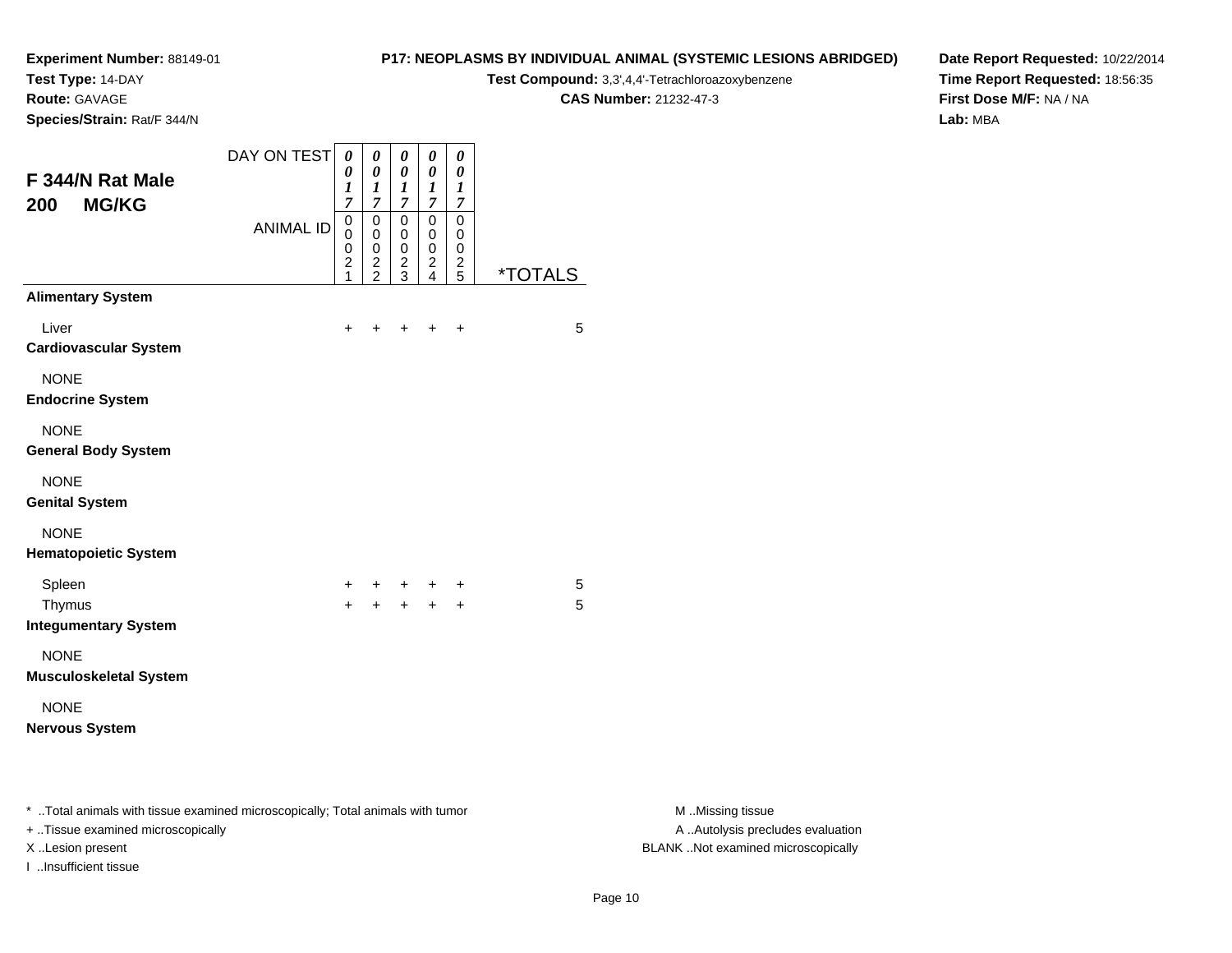**Test Type:** 14-DAY

**Route:** GAVAGE

**Species/Strain:** Rat/F 344/N

# **P17: NEOPLASMS BY INDIVIDUAL ANIMAL (SYSTEMIC LESIONS ABRIDGED)**

**Test Compound:** 3,3',4,4'-Tetrachloroazoxybenzene

**CAS Number:** 21232-47-3

**Date Report Requested:** 10/22/2014**Time Report Requested:** 18:56:35**First Dose M/F:** NA / NA**Lab:** MBA

| F 344/N Rat Male<br><b>MG/KG</b><br>200     | DAY ON TEST<br><b>ANIMAL ID</b> | 0<br>0<br>$\boldsymbol{l}$<br>$\overline{7}$<br>0<br>$\mathbf 0$<br>$\boldsymbol{0}$<br>$\overline{2}$<br>1 | 0<br>0<br>1<br>$\overline{7}$<br>0<br>0<br>$\mathbf 0$<br>$\overline{c}$<br>$\overline{2}$ | 0<br>0<br>$\boldsymbol{l}$<br>$\overline{7}$<br>$\Omega$<br>0<br>0<br>$\overline{c}$<br>3 | 0<br>0<br>1<br>$\overline{7}$<br>0<br>$\mathbf 0$<br>$\mathbf 0$<br>$\overline{c}$<br>4 | 0<br>0<br>1<br>$\overline{7}$<br>0<br>0<br>0<br>$\overline{c}$<br>5 | <i><b>*TOTALS</b></i> |
|---------------------------------------------|---------------------------------|-------------------------------------------------------------------------------------------------------------|--------------------------------------------------------------------------------------------|-------------------------------------------------------------------------------------------|-----------------------------------------------------------------------------------------|---------------------------------------------------------------------|-----------------------|
| <b>NONE</b><br><b>Respiratory System</b>    |                                 |                                                                                                             |                                                                                            |                                                                                           |                                                                                         |                                                                     |                       |
| <b>NONE</b><br><b>Special Senses System</b> |                                 |                                                                                                             |                                                                                            |                                                                                           |                                                                                         |                                                                     |                       |
| <b>NONE</b><br><b>Urinary System</b>        |                                 |                                                                                                             |                                                                                            |                                                                                           |                                                                                         |                                                                     |                       |
| Kidney<br><b>SYSTEMIC LESIONS</b>           |                                 | $\ddot{}$                                                                                                   | +                                                                                          | $\pm$                                                                                     | $\ddot{}$                                                                               | $\ddot{}$                                                           | 5                     |
| Multiple Organ                              |                                 | +                                                                                                           |                                                                                            |                                                                                           | ٠                                                                                       | ÷                                                                   | 5                     |

\* ..Total animals with tissue examined microscopically; Total animals with tumor **M** . Missing tissue M ..Missing tissue

+ ..Tissue examined microscopically

I ..Insufficient tissue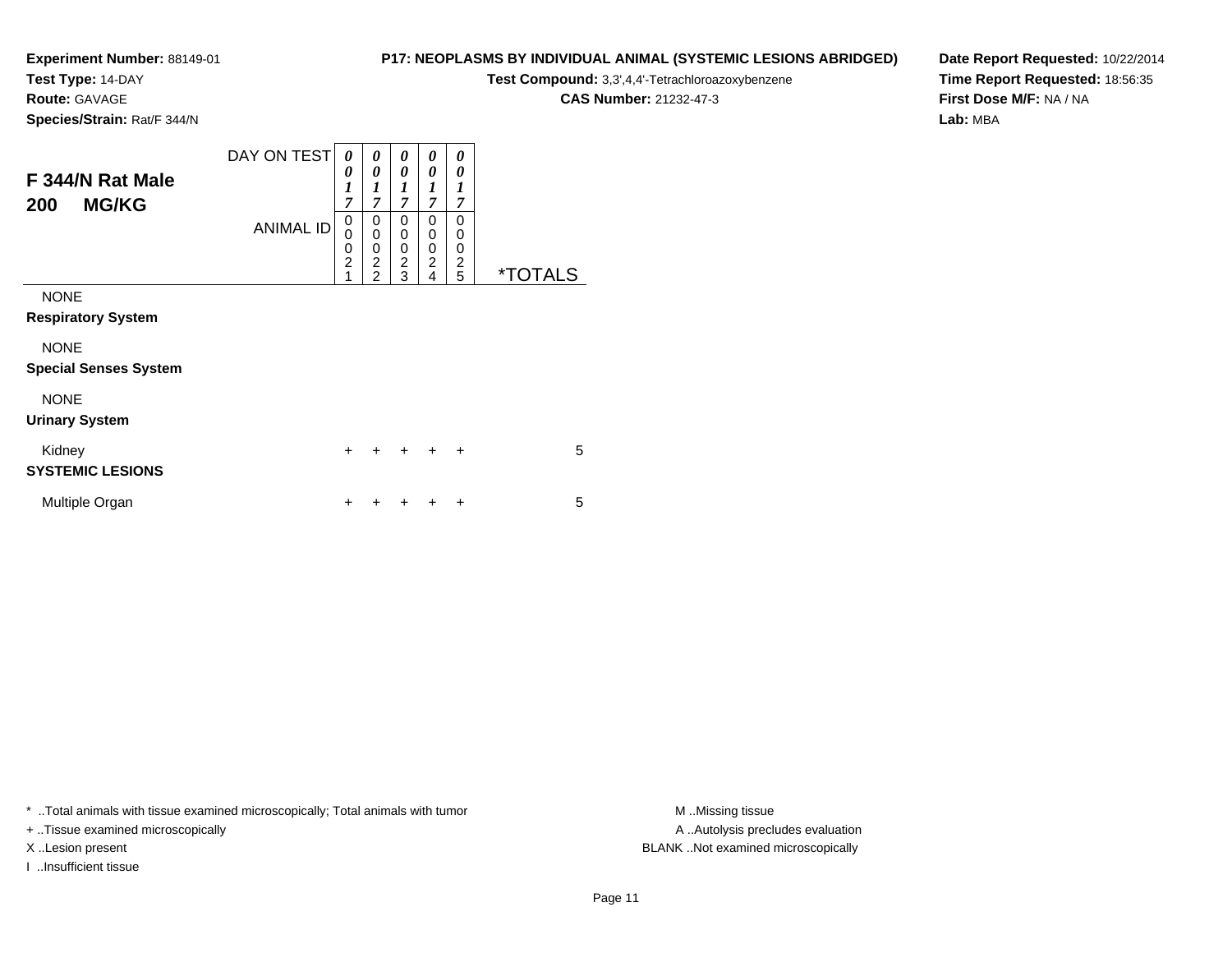**Test Type:** 14-DAY

**Route:** GAVAGE

**Species/Strain:** Rat/F 344/N

#### **P17: NEOPLASMS BY INDIVIDUAL ANIMAL (SYSTEMIC LESIONS ABRIDGED)**

**Test Compound:** 3,3',4,4'-Tetrachloroazoxybenzene

**CAS Number:** 21232-47-3

**Date Report Requested:** 10/22/2014**Time Report Requested:** 18:56:35**First Dose M/F:** NA / NA**Lab:** MBA

| F 344/N Rat Male<br><b>MG/KG</b><br>500 | DAY ON TEST      | 0<br>0<br>1<br>$\overline{7}$                | 0<br>0<br>1<br>$\overline{7}$                                                      | 0<br>0<br>$\boldsymbol{l}$<br>$\overline{7}$     | 0<br>0<br>$\boldsymbol{l}$<br>$\overline{7}$   | 0<br>0<br>1<br>7      |                       |
|-----------------------------------------|------------------|----------------------------------------------|------------------------------------------------------------------------------------|--------------------------------------------------|------------------------------------------------|-----------------------|-----------------------|
|                                         | <b>ANIMAL ID</b> | $\mathbf 0$<br>0<br>0<br>$\overline{c}$<br>6 | $\mathbf 0$<br>$\mathbf 0$<br>$\,0\,$<br>$\overline{\mathbf{c}}$<br>$\overline{7}$ | $\mathbf 0$<br>$\mathbf 0$<br>0<br>$\frac{2}{8}$ | 0<br>0<br>$\mathbf 0$<br>$\boldsymbol{2}$<br>9 | 0<br>0<br>0<br>3<br>0 | <i><b>*TOTALS</b></i> |
| <b>Alimentary System</b>                |                  |                                              |                                                                                    |                                                  |                                                |                       |                       |
| Liver                                   |                  | $\pm$                                        | ÷                                                                                  | ÷                                                | ÷                                              | $\ddot{}$             | 5                     |
| Stomach, Forestomach                    |                  | $+$                                          | $+$                                                                                | $\ddot{}$                                        | $\pm$                                          | $\ddot{}$             | 5                     |
| Stomach, Glandular                      |                  | $+$                                          | $\ddot{}$                                                                          | $+$                                              | $\pm$                                          | $\ddot{}$             | 5                     |
| <b>Cardiovascular System</b>            |                  |                                              |                                                                                    |                                                  |                                                |                       |                       |
| <b>NONE</b>                             |                  |                                              |                                                                                    |                                                  |                                                |                       |                       |
| <b>Endocrine System</b>                 |                  |                                              |                                                                                    |                                                  |                                                |                       |                       |
| <b>NONE</b>                             |                  |                                              |                                                                                    |                                                  |                                                |                       |                       |
| <b>General Body System</b>              |                  |                                              |                                                                                    |                                                  |                                                |                       |                       |
| <b>NONE</b>                             |                  |                                              |                                                                                    |                                                  |                                                |                       |                       |
| <b>Genital System</b>                   |                  |                                              |                                                                                    |                                                  |                                                |                       |                       |
| <b>NONE</b>                             |                  |                                              |                                                                                    |                                                  |                                                |                       |                       |
| <b>Hematopoietic System</b>             |                  |                                              |                                                                                    |                                                  |                                                |                       |                       |
| Lymph Node, Mesenteric                  |                  | +                                            | +                                                                                  | +                                                | +                                              | ÷                     | 5                     |
| Spleen                                  |                  | $\ddot{}$                                    | $\pm$                                                                              | $\ddot{}$                                        | $\ddot{}$                                      | +                     | 5                     |
| Thymus                                  |                  | $\ddot{}$                                    |                                                                                    | $\ddot{}$                                        | $\ddot{}$                                      | $\ddot{}$             | 5                     |
| <b>Integumentary System</b>             |                  |                                              |                                                                                    |                                                  |                                                |                       |                       |

NONE

\* ..Total animals with tissue examined microscopically; Total animals with tumor **M** . Missing tissue M ..Missing tissue

+ ..Tissue examined microscopically

I ..Insufficient tissue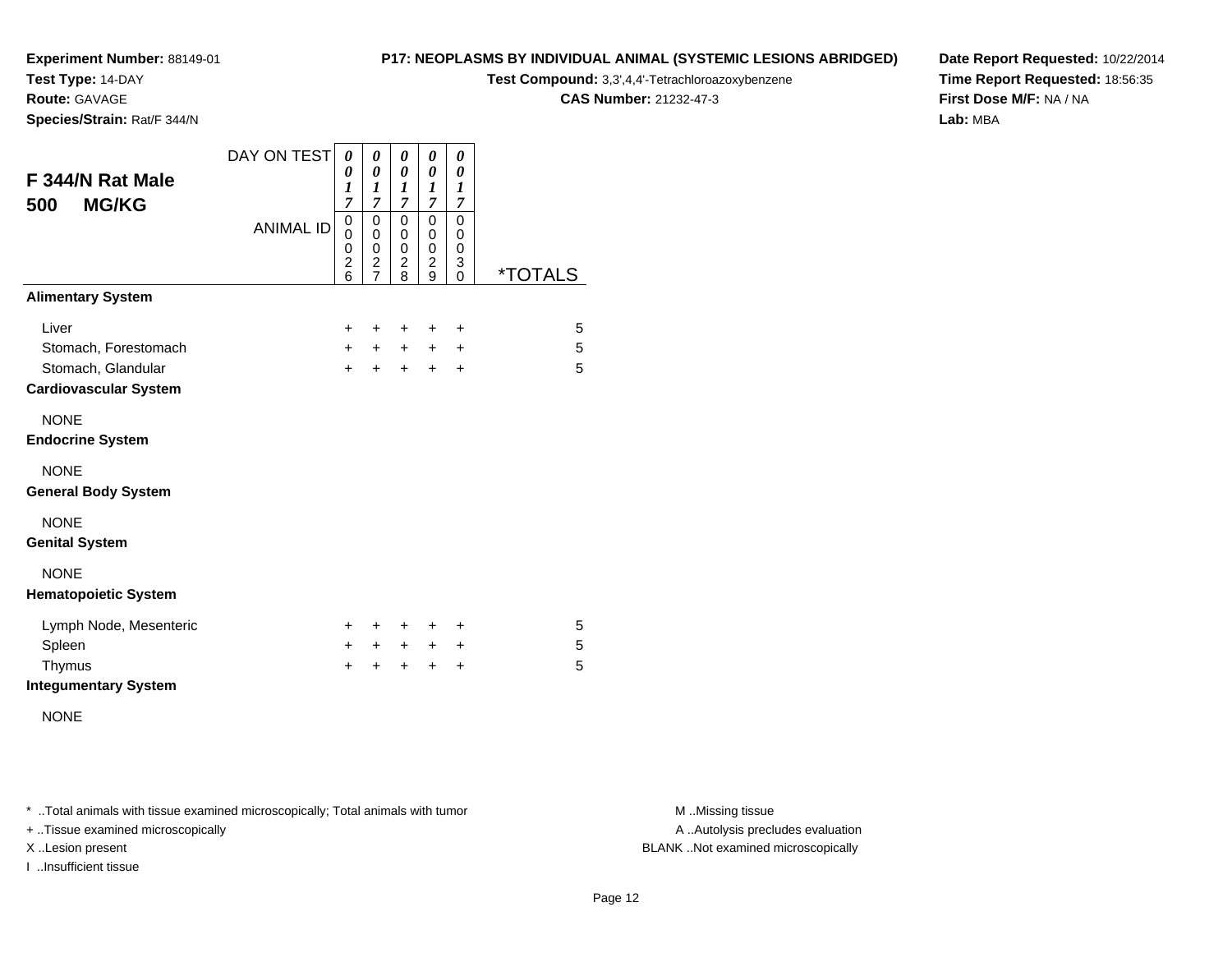**Test Type:** 14-DAY

**Route:** GAVAGE

**P17: NEOPLASMS BY INDIVIDUAL ANIMAL (SYSTEMIC LESIONS ABRIDGED)**

**Test Compound:** 3,3',4,4'-Tetrachloroazoxybenzene

**CAS Number:** 21232-47-3

**Date Report Requested:** 10/22/2014**Time Report Requested:** 18:56:35**First Dose M/F:** NA / NA**Lab:** MBA

|  | Species/Strain: Rat/F 344/N |
|--|-----------------------------|
|  |                             |

| F 344/N Rat Male<br><b>MG/KG</b><br>500     | DAY ON TEST<br><b>ANIMAL ID</b> | 0<br>0<br>1<br>7<br>0<br>0<br>0<br>2<br>6 | 0<br>$\boldsymbol{\theta}$<br>$\boldsymbol{l}$<br>7<br>0<br>$\mathbf 0$<br>$\mathbf 0$<br>$\boldsymbol{2}$<br>$\overline{7}$ | 0<br>0<br>1<br>7<br>0<br>0<br>$\mathbf 0$<br>$\overline{c}$<br>8 | 0<br>$\boldsymbol{\theta}$<br>$\boldsymbol{l}$<br>$\overline{7}$<br>0<br>$\pmb{0}$<br>$\mathbf 0$<br>$\boldsymbol{2}$<br>9 | $\boldsymbol{\theta}$<br>0<br>$\boldsymbol{l}$<br>$\overline{7}$<br>0<br>$\pmb{0}$<br>0<br>$\ensuremath{\mathsf{3}}$<br>$\mathbf 0$ | <i><b>*TOTALS</b></i>        |
|---------------------------------------------|---------------------------------|-------------------------------------------|------------------------------------------------------------------------------------------------------------------------------|------------------------------------------------------------------|----------------------------------------------------------------------------------------------------------------------------|-------------------------------------------------------------------------------------------------------------------------------------|------------------------------|
| <b>Musculoskeletal System</b>               |                                 |                                           |                                                                                                                              |                                                                  |                                                                                                                            |                                                                                                                                     |                              |
| <b>NONE</b><br><b>Nervous System</b>        |                                 |                                           |                                                                                                                              |                                                                  |                                                                                                                            |                                                                                                                                     |                              |
| <b>NONE</b><br><b>Respiratory System</b>    |                                 |                                           |                                                                                                                              |                                                                  |                                                                                                                            |                                                                                                                                     |                              |
| <b>NONE</b><br><b>Special Senses System</b> |                                 |                                           |                                                                                                                              |                                                                  |                                                                                                                            |                                                                                                                                     |                              |
| <b>NONE</b><br><b>Urinary System</b>        |                                 |                                           |                                                                                                                              |                                                                  |                                                                                                                            |                                                                                                                                     |                              |
| Kidney<br><b>SYSTEMIC LESIONS</b>           |                                 | $\pm$                                     |                                                                                                                              | $+$                                                              | $+$ $+$                                                                                                                    |                                                                                                                                     | 5                            |
| Multiple Organ                              |                                 | ٠                                         | +                                                                                                                            | ÷                                                                | ÷                                                                                                                          | $\ddot{}$                                                                                                                           | 5<br>*** END OF MALE DATA*** |

\* ..Total animals with tissue examined microscopically; Total animals with tumor **M** . Missing tissue M ..Missing tissue

+ ..Tissue examined microscopically

I ..Insufficient tissue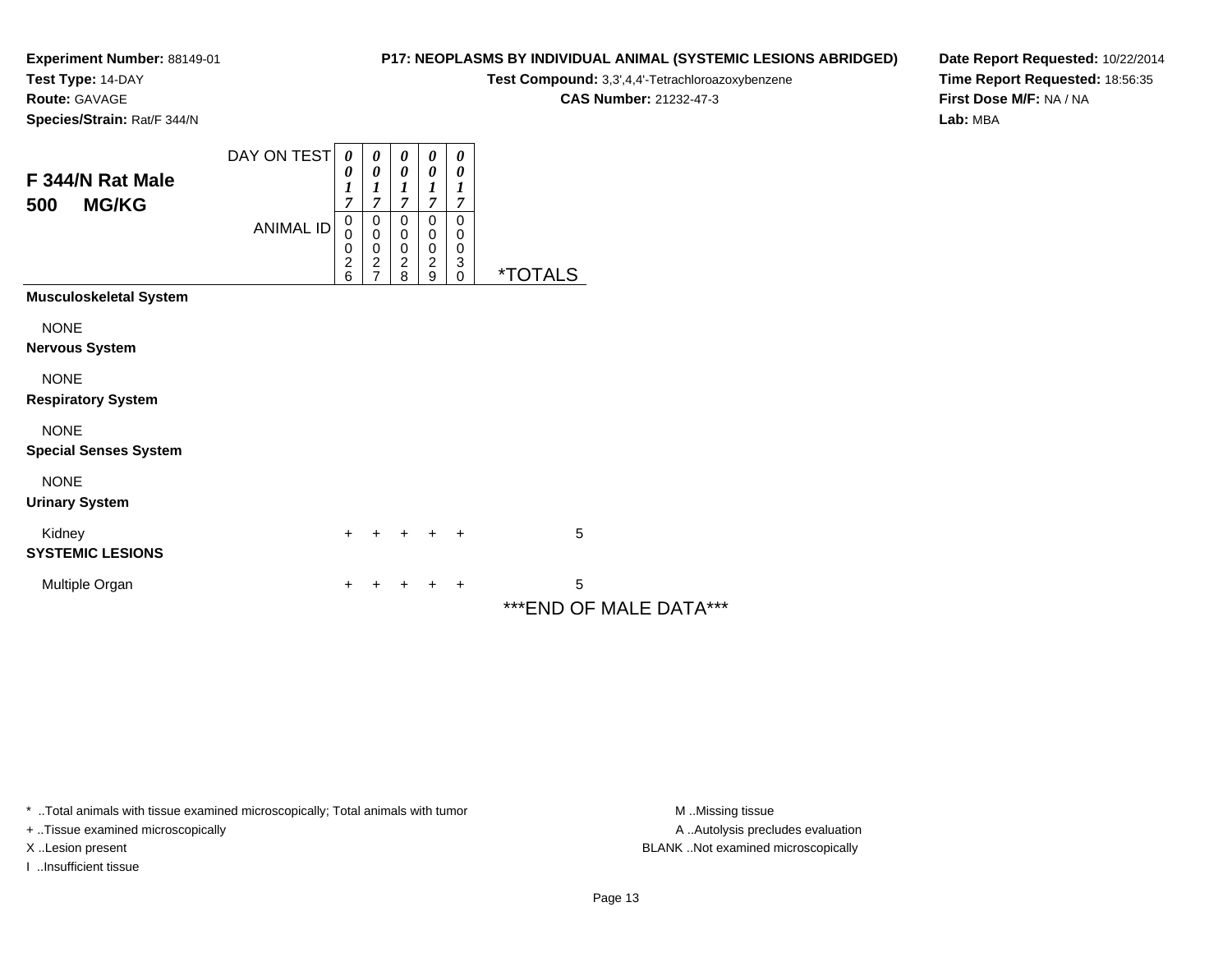**Test Type:** 14-DAY

**Route:** GAVAGE

**Species/Strain:** Rat/F 344/N

#### **P17: NEOPLASMS BY INDIVIDUAL ANIMAL (SYSTEMIC LESIONS ABRIDGED)**

**Test Compound:** 3,3',4,4'-Tetrachloroazoxybenzene

**CAS Number:** 21232-47-3

**Date Report Requested:** 10/22/2014**Time Report Requested:** 18:56:35**First Dose M/F:** NA / NA**Lab:** MBA

| <b>F344/N Rat Female</b>     | DAY ON TEST      | 0<br>0<br>1                             | 0<br>0<br>1                                          | 0<br>0<br>$\boldsymbol{l}$                        | 0<br>0<br>1                             | 0<br>0<br>$\boldsymbol{l}$              |                       |
|------------------------------|------------------|-----------------------------------------|------------------------------------------------------|---------------------------------------------------|-----------------------------------------|-----------------------------------------|-----------------------|
| 0 MG/KG                      | <b>ANIMAL ID</b> | $\overline{7}$<br>0<br>0<br>0<br>3<br>1 | $\overline{7}$<br>0<br>0<br>0<br>3<br>$\mathfrak{p}$ | $\overline{7}$<br>$\mathbf 0$<br>0<br>0<br>3<br>3 | $\overline{7}$<br>0<br>0<br>0<br>3<br>4 | $\overline{7}$<br>0<br>0<br>0<br>3<br>5 | <i><b>*TOTALS</b></i> |
| <b>Alimentary System</b>     |                  |                                         |                                                      |                                                   |                                         |                                         |                       |
| Liver                        |                  | +                                       | +                                                    | +                                                 | +                                       | +                                       | 5                     |
| Stomach, Forestomach         |                  | $+$                                     | $+$                                                  | $+$                                               | $+$                                     | $\ddot{}$                               | 5                     |
| Stomach, Glandular           |                  | $\ddot{}$                               | $\ddot{}$                                            | $\ddot{}$                                         | $\ddot{}$                               | +                                       | 5                     |
| <b>Cardiovascular System</b> |                  |                                         |                                                      |                                                   |                                         |                                         |                       |
| <b>NONE</b>                  |                  |                                         |                                                      |                                                   |                                         |                                         |                       |
| <b>Endocrine System</b>      |                  |                                         |                                                      |                                                   |                                         |                                         |                       |
| <b>NONE</b>                  |                  |                                         |                                                      |                                                   |                                         |                                         |                       |
| <b>General Body System</b>   |                  |                                         |                                                      |                                                   |                                         |                                         |                       |
| <b>NONE</b>                  |                  |                                         |                                                      |                                                   |                                         |                                         |                       |
| <b>Genital System</b>        |                  |                                         |                                                      |                                                   |                                         |                                         |                       |
| <b>NONE</b>                  |                  |                                         |                                                      |                                                   |                                         |                                         |                       |
| <b>Hematopoietic System</b>  |                  |                                         |                                                      |                                                   |                                         |                                         |                       |
| Lymph Node, Mesenteric       |                  | +                                       | +                                                    | $\ddot{}$                                         | ÷                                       | ÷                                       | 5                     |
| Spleen                       |                  | $\pm$                                   | $+$                                                  | $+$                                               | $+$                                     | $\ddot{}$                               | 5                     |
| Thymus                       |                  | $\div$                                  | +                                                    | $\ddot{}$                                         | $\div$                                  | +                                       | 5                     |
| <b>Integumentary System</b>  |                  |                                         |                                                      |                                                   |                                         |                                         |                       |

NONE

\* ..Total animals with tissue examined microscopically; Total animals with tumor **M** . Missing tissue M ..Missing tissue

+ ..Tissue examined microscopically

I ..Insufficient tissue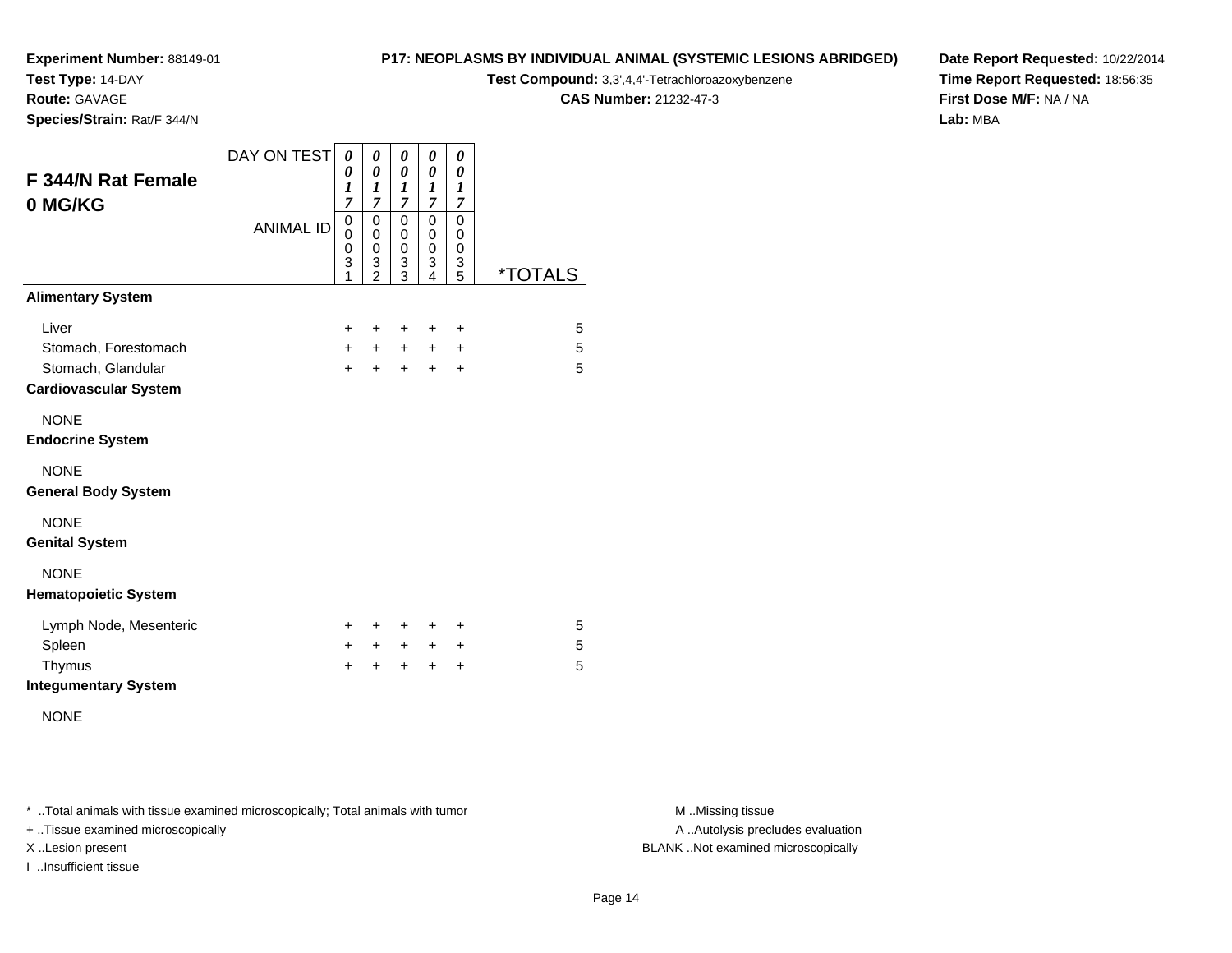**Test Type:** 14-DAY

**Route:** GAVAGE

**Species/Strain:** Rat/F 344/N

# **P17: NEOPLASMS BY INDIVIDUAL ANIMAL (SYSTEMIC LESIONS ABRIDGED)**

**Test Compound:** 3,3',4,4'-Tetrachloroazoxybenzene

**CAS Number:** 21232-47-3

**Date Report Requested:** 10/22/2014**Time Report Requested:** 18:56:35**First Dose M/F:** NA / NA**Lab:** MBA

| <b>F344/N Rat Female</b><br>0 MG/KG         | DAY ON TEST<br><b>ANIMAL ID</b> | 0<br>0<br>1<br>7<br>0<br>0<br>0<br>3<br>1 | 0<br>0<br>1<br>7<br>0<br>$\pmb{0}$<br>$\pmb{0}$<br>$\frac{3}{2}$ | 0<br>$\pmb{\theta}$<br>$\boldsymbol{l}$<br>7<br>0<br>$\boldsymbol{0}$<br>$\begin{matrix}0\\3\\3\end{matrix}$ | 0<br>0<br>$\boldsymbol{l}$<br>7<br>0<br>0<br>$\boldsymbol{0}$<br>3<br>4 | 0<br>0<br>$\boldsymbol{l}$<br>7<br>0<br>0<br>0<br>$\frac{3}{5}$ | <i><b>*TOTALS</b></i> |
|---------------------------------------------|---------------------------------|-------------------------------------------|------------------------------------------------------------------|--------------------------------------------------------------------------------------------------------------|-------------------------------------------------------------------------|-----------------------------------------------------------------|-----------------------|
| <b>Musculoskeletal System</b>               |                                 |                                           |                                                                  |                                                                                                              |                                                                         |                                                                 |                       |
| <b>NONE</b><br><b>Nervous System</b>        |                                 |                                           |                                                                  |                                                                                                              |                                                                         |                                                                 |                       |
| <b>NONE</b><br><b>Respiratory System</b>    |                                 |                                           |                                                                  |                                                                                                              |                                                                         |                                                                 |                       |
| <b>NONE</b><br><b>Special Senses System</b> |                                 |                                           |                                                                  |                                                                                                              |                                                                         |                                                                 |                       |
| <b>NONE</b><br><b>Urinary System</b>        |                                 |                                           |                                                                  |                                                                                                              |                                                                         |                                                                 |                       |
| Kidney<br><b>SYSTEMIC LESIONS</b>           |                                 | +                                         |                                                                  |                                                                                                              |                                                                         | ÷                                                               | 5                     |
| Multiple Organ                              |                                 |                                           |                                                                  |                                                                                                              |                                                                         | ٠                                                               | 5                     |
|                                             |                                 |                                           |                                                                  |                                                                                                              |                                                                         |                                                                 |                       |

\* ..Total animals with tissue examined microscopically; Total animals with tumor **M** . Missing tissue M ..Missing tissue

+ ..Tissue examined microscopically

I ..Insufficient tissue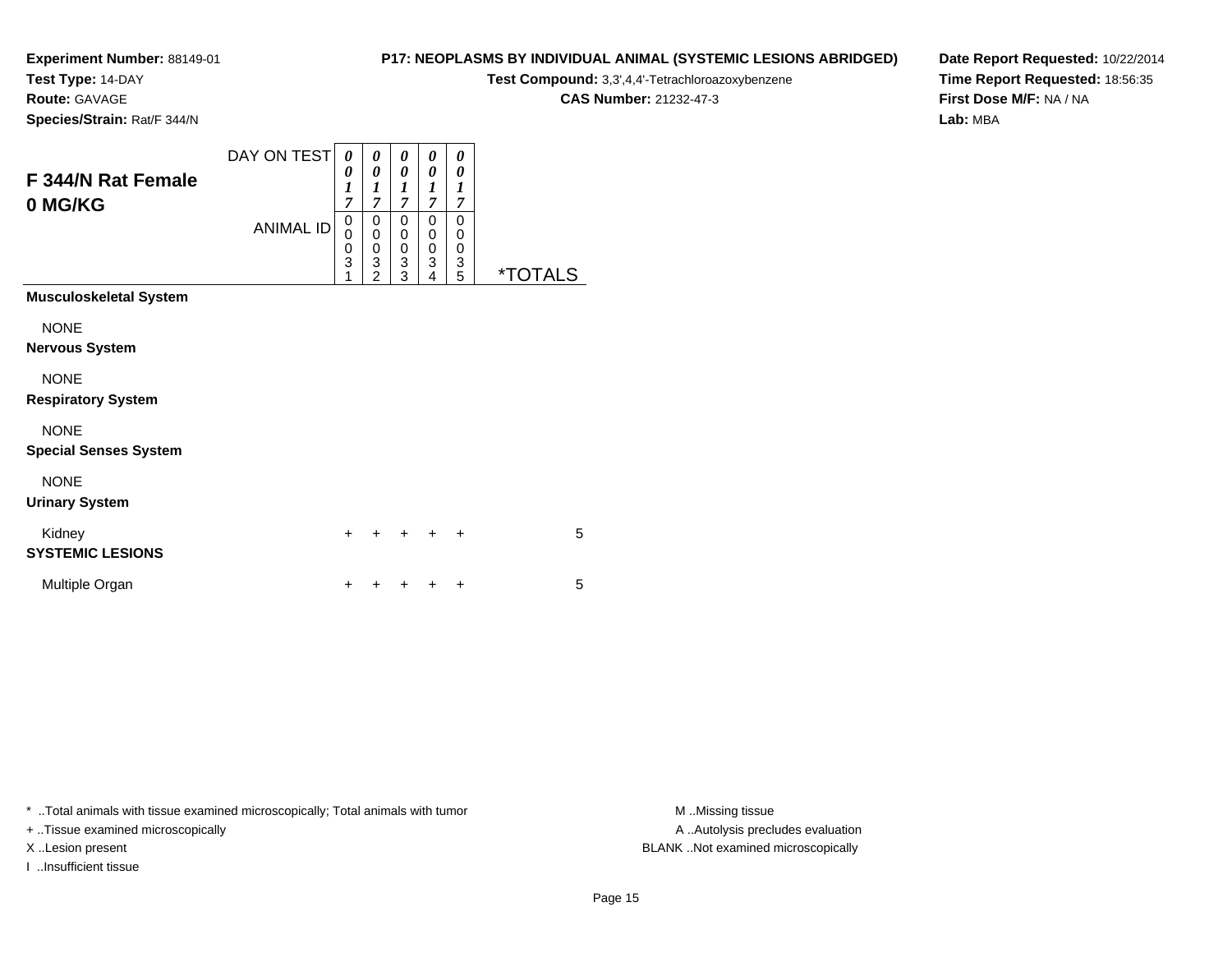**Test Type:** 14-DAY

**Route:** GAVAGE

**Species/Strain:** Rat/F 344/N

#### **P17: NEOPLASMS BY INDIVIDUAL ANIMAL (SYSTEMIC LESIONS ABRIDGED)**

**Test Compound:** 3,3',4,4'-Tetrachloroazoxybenzene

**CAS Number:** 21232-47-3

**Date Report Requested:** 10/22/2014**Time Report Requested:** 18:56:35**First Dose M/F:** NA / NA**Lab:** MBA

| F 344/N Rat Female<br><b>MG/KG</b><br>12.5                                                                                | DAY ON TEST      | 0<br>0<br>1<br>$\overline{7}$ | 0<br>0<br>1<br>$\overline{7}$      | $\boldsymbol{\theta}$<br>0<br>1<br>$\overline{7}$ | 0<br>0<br>1<br>$\overline{7}$                  | 0<br>0<br>1<br>7             |                       |
|---------------------------------------------------------------------------------------------------------------------------|------------------|-------------------------------|------------------------------------|---------------------------------------------------|------------------------------------------------|------------------------------|-----------------------|
|                                                                                                                           | <b>ANIMAL ID</b> | 0<br>0<br>0<br>3<br>6         | 0<br>0<br>0<br>3<br>$\overline{7}$ | 0<br>0<br>0<br>3<br>8                             | $\mathbf 0$<br>0<br>$\boldsymbol{0}$<br>3<br>9 | 0<br>0<br>0<br>4<br>$\Omega$ | <i><b>*TOTALS</b></i> |
| <b>Alimentary System</b>                                                                                                  |                  |                               |                                    |                                                   |                                                |                              |                       |
| Liver<br><b>Cardiovascular System</b>                                                                                     |                  | +                             |                                    | ٠                                                 | ٠                                              | +                            | 5                     |
| <b>NONE</b><br><b>Endocrine System</b>                                                                                    |                  |                               |                                    |                                                   |                                                |                              |                       |
| <b>NONE</b><br><b>General Body System</b>                                                                                 |                  |                               |                                    |                                                   |                                                |                              |                       |
| <b>NONE</b><br><b>Genital System</b>                                                                                      |                  |                               |                                    |                                                   |                                                |                              |                       |
| <b>NONE</b><br><b>Hematopoietic System</b>                                                                                |                  |                               |                                    |                                                   |                                                |                              |                       |
| Spleen                                                                                                                    |                  | +                             | +                                  |                                                   |                                                | +                            | 5                     |
| Thymus<br><b>Integumentary System</b>                                                                                     |                  | $\ddot{}$                     | $+$                                | $+$                                               | $+$                                            | $\ddot{}$                    | 5                     |
| <b>NONE</b><br><b>Musculoskeletal System</b>                                                                              |                  |                               |                                    |                                                   |                                                |                              |                       |
| <b>NONE</b><br><b>Nervous System</b>                                                                                      |                  |                               |                                    |                                                   |                                                |                              |                       |
|                                                                                                                           |                  |                               |                                    |                                                   |                                                |                              |                       |
| * Total animals with tissue examined microscopically; Total animals with tumor<br><b>Tionus overwined microsophically</b> |                  |                               |                                    |                                                   |                                                |                              |                       |

+ ..Tissue examined microscopically

I ..Insufficient tissue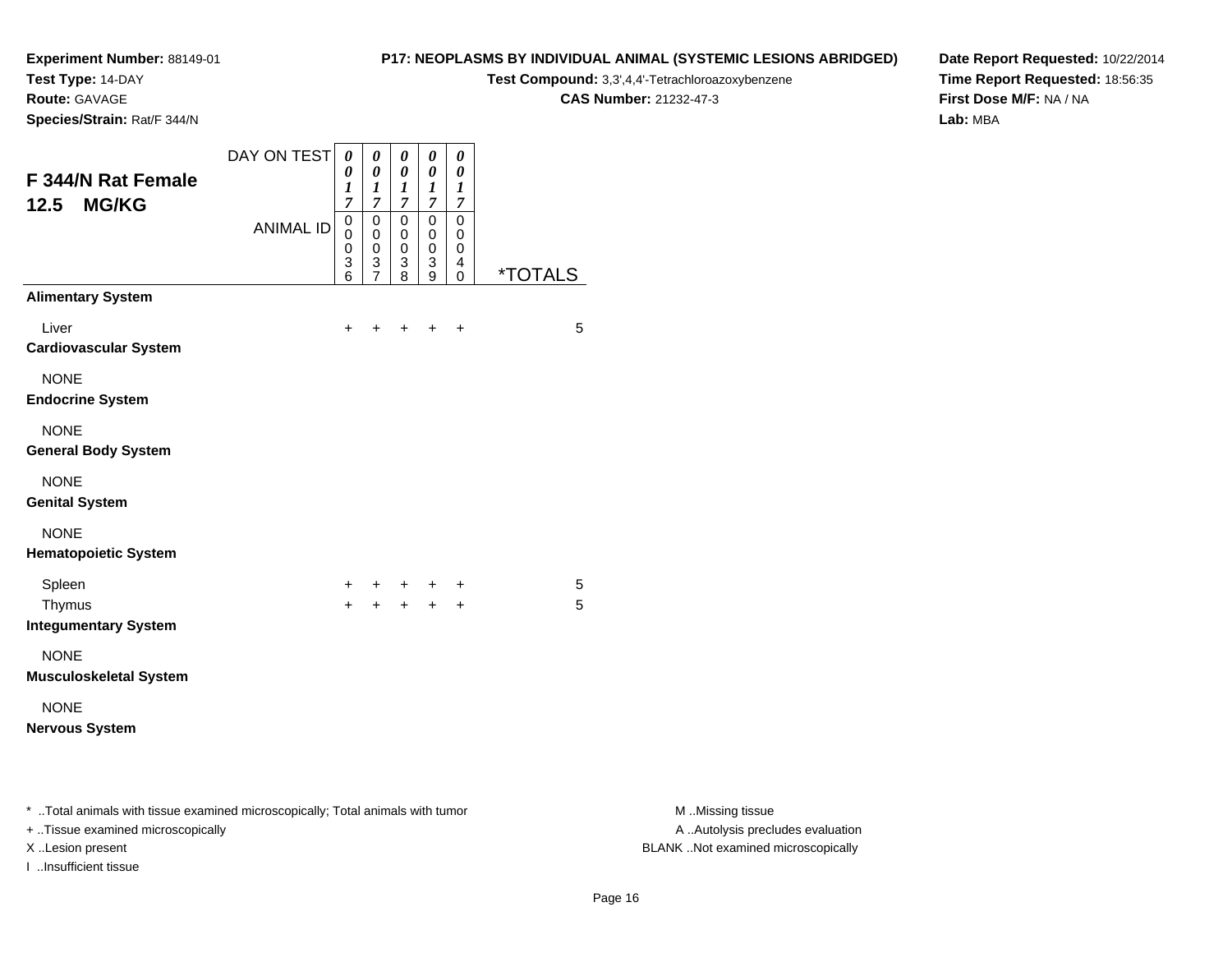**Test Type:** 14-DAY

**Route:** GAVAGE

**P17: NEOPLASMS BY INDIVIDUAL ANIMAL (SYSTEMIC LESIONS ABRIDGED)**

**Test Compound:** 3,3',4,4'-Tetrachloroazoxybenzene

**CAS Number:** 21232-47-3

**Date Report Requested:** 10/22/2014**Time Report Requested:** 18:56:35**First Dose M/F:** NA / NA**Lab:** MBA

**Species/Strain:** Rat/F 344/N

| F 344/N Rat Female<br><b>MG/KG</b><br>12.5  | DAY ON TEST      | 0<br>0<br>$\boldsymbol{l}$<br>7              | 0<br>0<br>1<br>$\overline{7}$                | 0<br>0<br>1<br>$\overline{7}$             | 0<br>0<br>1<br>$\overline{7}$ | 0<br>0<br>1<br>7                |                       |
|---------------------------------------------|------------------|----------------------------------------------|----------------------------------------------|-------------------------------------------|-------------------------------|---------------------------------|-----------------------|
|                                             | <b>ANIMAL ID</b> | 0<br>$\mathbf 0$<br>0<br>$\overline{3}$<br>6 | 0<br>0<br>$\mathbf 0$<br>3<br>$\overline{7}$ | 0<br>$\mathbf 0$<br>$\mathbf 0$<br>3<br>8 | 0<br>0<br>0<br>3<br>9         | 0<br>0<br>0<br>4<br>$\mathbf 0$ | <i><b>*TOTALS</b></i> |
| <b>NONE</b><br><b>Respiratory System</b>    |                  |                                              |                                              |                                           |                               |                                 |                       |
| <b>NONE</b><br><b>Special Senses System</b> |                  |                                              |                                              |                                           |                               |                                 |                       |
| <b>NONE</b><br><b>Urinary System</b>        |                  |                                              |                                              |                                           |                               |                                 |                       |
| Kidney<br><b>SYSTEMIC LESIONS</b>           |                  | $\ddot{}$                                    | +                                            | +                                         | $\ddot{}$                     | $\ddot{}$                       | 5                     |
| Multiple Organ                              |                  | +                                            |                                              |                                           |                               | ÷                               | 5                     |

\* ..Total animals with tissue examined microscopically; Total animals with tumor **M** . Missing tissue M ..Missing tissue

+ ..Tissue examined microscopically

I ..Insufficient tissue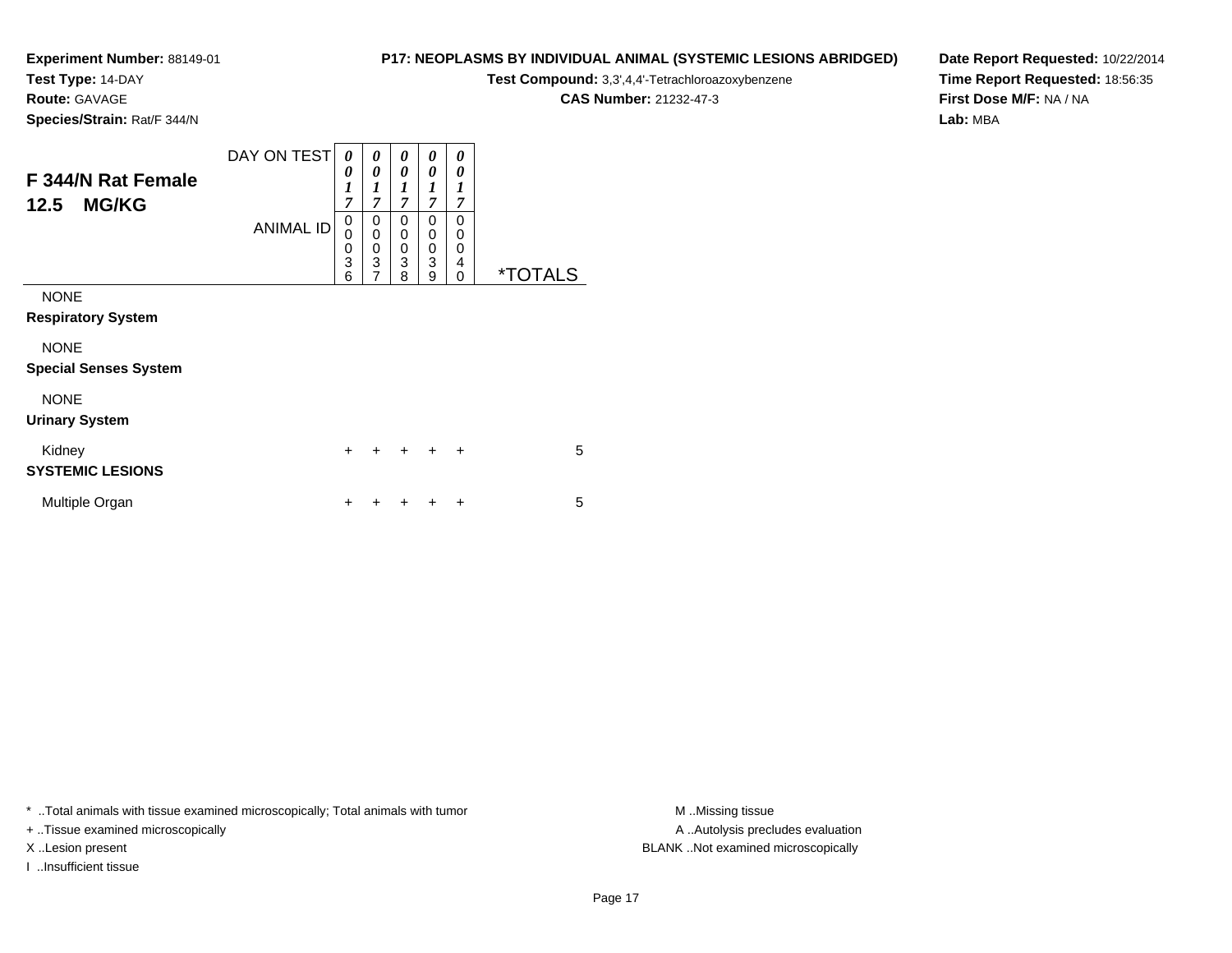**Test Type:** 14-DAY

**Route:** GAVAGE

**Species/Strain:** Rat/F 344/N

## **P17: NEOPLASMS BY INDIVIDUAL ANIMAL (SYSTEMIC LESIONS ABRIDGED)**

**Test Compound:** 3,3',4,4'-Tetrachloroazoxybenzene

**CAS Number:** 21232-47-3

**Date Report Requested:** 10/22/2014**Time Report Requested:** 18:56:35**First Dose M/F:** NA / NA**Lab:** MBA

| <b>F 344/N Rat Female</b><br>32 MG/KG                                          | DAY ON TEST      | 0<br>0<br>1<br>$\overline{7}$ | $\pmb{\theta}$<br>$\pmb{\theta}$<br>$\boldsymbol{l}$<br>$\overline{7}$ | $\pmb{\theta}$<br>$\pmb{\theta}$<br>$\boldsymbol{l}$<br>$\overline{7}$ | 0<br>0<br>$\boldsymbol{l}$<br>$\overline{7}$ | 0<br>$\boldsymbol{\theta}$<br>1<br>$\overline{7}$ |                       |
|--------------------------------------------------------------------------------|------------------|-------------------------------|------------------------------------------------------------------------|------------------------------------------------------------------------|----------------------------------------------|---------------------------------------------------|-----------------------|
|                                                                                | <b>ANIMAL ID</b> | 0<br>0<br>0<br>4<br>1         | 0<br>0<br>0<br>4<br>$\overline{2}$                                     | $\mathsf 0$<br>0<br>$\pmb{0}$<br>4<br>3                                | $\mathbf 0$<br>0<br>0<br>4<br>4              | $\mathbf 0$<br>0<br>0<br>4<br>5                   | <i><b>*TOTALS</b></i> |
| <b>Alimentary System</b>                                                       |                  |                               |                                                                        |                                                                        |                                              |                                                   |                       |
| Liver<br><b>Cardiovascular System</b>                                          |                  | +                             | ٠                                                                      | +                                                                      | ٠                                            | $\ddot{}$                                         | 5                     |
| <b>NONE</b><br><b>Endocrine System</b>                                         |                  |                               |                                                                        |                                                                        |                                              |                                                   |                       |
| <b>NONE</b><br><b>General Body System</b>                                      |                  |                               |                                                                        |                                                                        |                                              |                                                   |                       |
| <b>NONE</b><br><b>Genital System</b>                                           |                  |                               |                                                                        |                                                                        |                                              |                                                   |                       |
| <b>NONE</b><br><b>Hematopoietic System</b>                                     |                  |                               |                                                                        |                                                                        |                                              |                                                   |                       |
| Spleen                                                                         |                  | $\ddot{}$                     | +                                                                      | $+$                                                                    | $+$                                          | +                                                 | 5                     |
| Thymus<br><b>Integumentary System</b>                                          |                  | $+$                           | $+$                                                                    | $+$                                                                    | $+$                                          | $+$                                               | 5                     |
| <b>NONE</b><br><b>Musculoskeletal System</b>                                   |                  |                               |                                                                        |                                                                        |                                              |                                                   |                       |
| <b>NONE</b><br><b>Nervous System</b>                                           |                  |                               |                                                                        |                                                                        |                                              |                                                   |                       |
| * Total animals with tissue examined microscopically; Total animals with tumor |                  |                               |                                                                        |                                                                        |                                              |                                                   |                       |

+ ..Tissue examined microscopically

I ..Insufficient tissue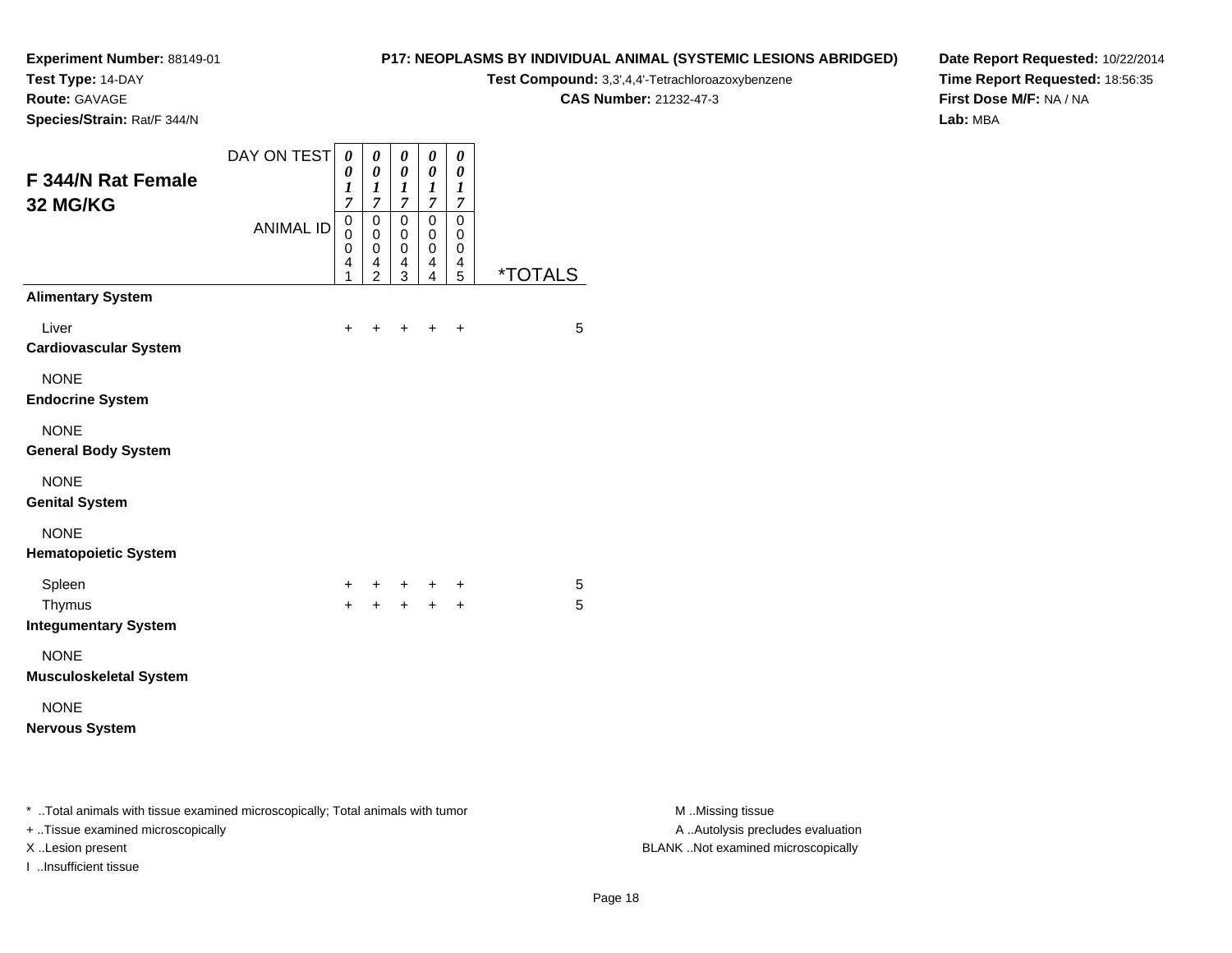**Test Type:** 14-DAY

**Route:** GAVAGE

**P17: NEOPLASMS BY INDIVIDUAL ANIMAL (SYSTEMIC LESIONS ABRIDGED)**

**Test Compound:** 3,3',4,4'-Tetrachloroazoxybenzene

**CAS Number:** 21232-47-3

**Date Report Requested:** 10/22/2014**Time Report Requested:** 18:56:35**First Dose M/F:** NA / NA**Lab:** MBA

**Species/Strain:** Rat/F 344/N

| F 344/N Rat Female<br>32 MG/KG              | DAY ON TEST      | 0<br>0<br>1<br>$\overline{7}$<br>0 | 0<br>0<br>$\boldsymbol{l}$<br>$\overline{7}$<br>0 | 0<br>$\theta$<br>1<br>$\overline{7}$<br>0 | 0<br>0<br>1<br>7<br>0 | 0<br>0<br>1<br>7<br>0 |                       |
|---------------------------------------------|------------------|------------------------------------|---------------------------------------------------|-------------------------------------------|-----------------------|-----------------------|-----------------------|
|                                             | <b>ANIMAL ID</b> | 0<br>0<br>4<br>1                   | $\mathbf 0$<br>$\Omega$<br>4<br>$\overline{2}$    | 0<br>$\Omega$<br>4<br>3                   | 0<br>0<br>4<br>4      | 0<br>0<br>4<br>5      | <i><b>*TOTALS</b></i> |
| <b>NONE</b><br><b>Respiratory System</b>    |                  |                                    |                                                   |                                           |                       |                       |                       |
| <b>NONE</b><br><b>Special Senses System</b> |                  |                                    |                                                   |                                           |                       |                       |                       |
| <b>NONE</b><br><b>Urinary System</b>        |                  |                                    |                                                   |                                           |                       |                       |                       |
| Kidney<br><b>SYSTEMIC LESIONS</b>           |                  | $\ddot{}$                          | +                                                 | $\ddot{}$                                 | $\ddot{}$             | $\ddot{}$             | 5                     |
| Multiple Organ                              |                  | ÷                                  | ٠                                                 |                                           |                       | ÷                     | 5                     |

\* ..Total animals with tissue examined microscopically; Total animals with tumor **M** . Missing tissue M ..Missing tissue

+ ..Tissue examined microscopically

I ..Insufficient tissue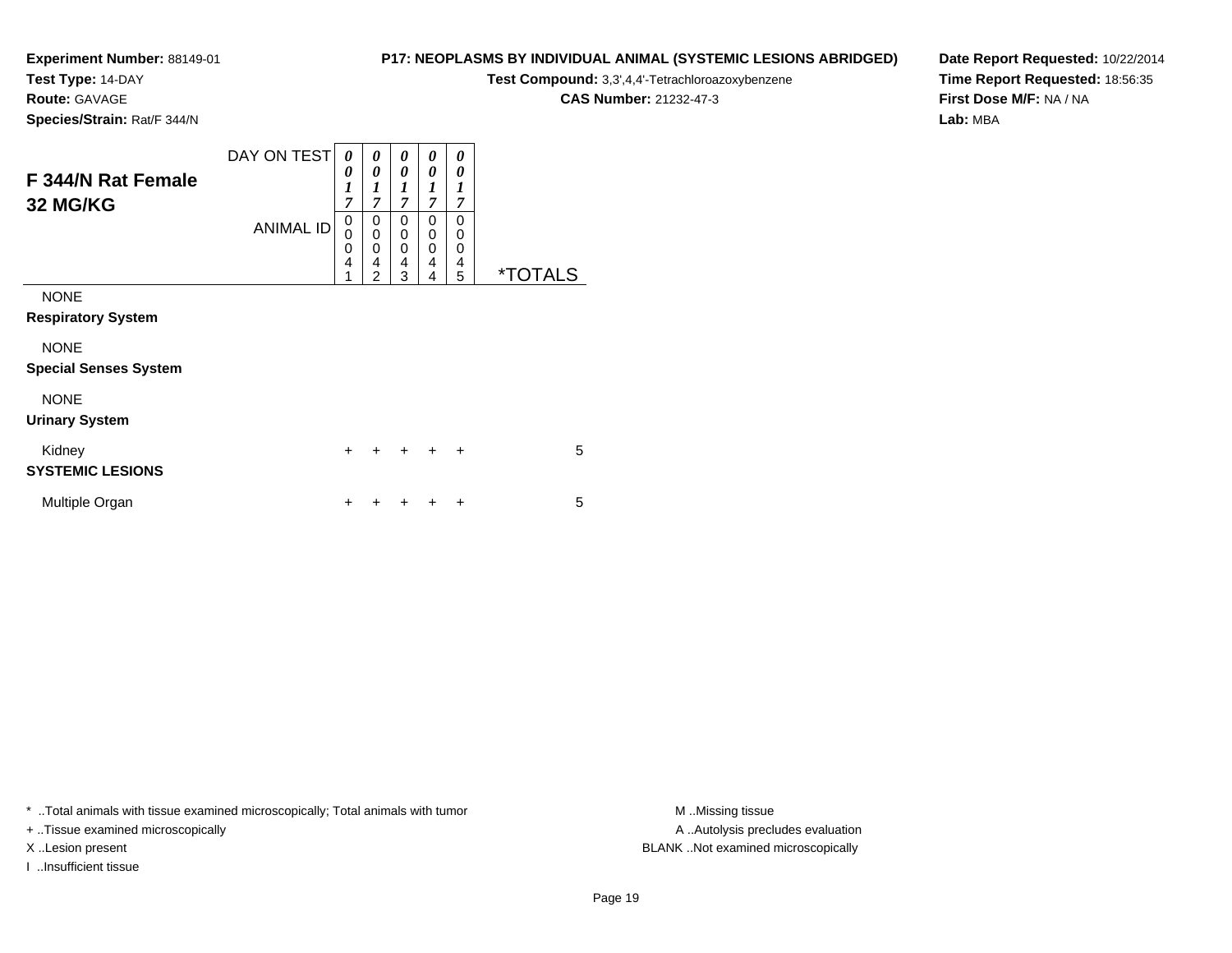**Test Type:** 14-DAY

**Route:** GAVAGE

**Species/Strain:** Rat/F 344/N

### **P17: NEOPLASMS BY INDIVIDUAL ANIMAL (SYSTEMIC LESIONS ABRIDGED)**

**Test Compound:** 3,3',4,4'-Tetrachloroazoxybenzene

**CAS Number:** 21232-47-3

**Date Report Requested:** 10/22/2014**Time Report Requested:** 18:56:35**First Dose M/F:** NA / NA**Lab:** MBA

| <b>F 344/N Rat Female</b><br><b>80 MG/KG</b>                                                                              | DAY ON TEST      | 0<br>0<br>1<br>7      | $\pmb{\theta}$<br>0<br>$\boldsymbol{l}$<br>$\overline{7}$ | $\boldsymbol{\theta}$<br>0<br>$\boldsymbol{l}$<br>7 | 0<br>0<br>1<br>7                                       | 0<br>0<br>1<br>7      |                       |
|---------------------------------------------------------------------------------------------------------------------------|------------------|-----------------------|-----------------------------------------------------------|-----------------------------------------------------|--------------------------------------------------------|-----------------------|-----------------------|
|                                                                                                                           | <b>ANIMAL ID</b> | 0<br>0<br>0<br>4<br>6 | 0<br>$\mathbf 0$<br>0<br>4<br>$\overline{7}$              | 0<br>0<br>0<br>4<br>8                               | $\mathbf 0$<br>0<br>$\mathbf 0$<br>$\overline{4}$<br>9 | 0<br>0<br>0<br>5<br>0 | <i><b>*TOTALS</b></i> |
| <b>Alimentary System</b>                                                                                                  |                  |                       |                                                           |                                                     |                                                        |                       |                       |
| Liver<br><b>Cardiovascular System</b>                                                                                     |                  | +                     |                                                           | +                                                   |                                                        | ٠                     | 5                     |
| <b>NONE</b><br><b>Endocrine System</b>                                                                                    |                  |                       |                                                           |                                                     |                                                        |                       |                       |
| <b>NONE</b><br><b>General Body System</b>                                                                                 |                  |                       |                                                           |                                                     |                                                        |                       |                       |
| <b>NONE</b><br><b>Genital System</b>                                                                                      |                  |                       |                                                           |                                                     |                                                        |                       |                       |
| <b>NONE</b><br><b>Hematopoietic System</b>                                                                                |                  |                       |                                                           |                                                     |                                                        |                       |                       |
| Spleen                                                                                                                    |                  | $\ddot{}$             | +                                                         | $+$ $-$                                             |                                                        | +                     | 5                     |
| Thymus<br><b>Integumentary System</b>                                                                                     |                  | $+$                   | $+$                                                       | $+$                                                 | $+$                                                    | $\ddot{}$             | 5                     |
| <b>NONE</b><br><b>Musculoskeletal System</b>                                                                              |                  |                       |                                                           |                                                     |                                                        |                       |                       |
| <b>NONE</b><br><b>Nervous System</b>                                                                                      |                  |                       |                                                           |                                                     |                                                        |                       |                       |
|                                                                                                                           |                  |                       |                                                           |                                                     |                                                        |                       |                       |
| * Total animals with tissue examined microscopically; Total animals with tumor<br><b>Ticous overwined microscopically</b> |                  |                       |                                                           |                                                     |                                                        |                       |                       |

+ ..Tissue examined microscopically

I ..Insufficient tissue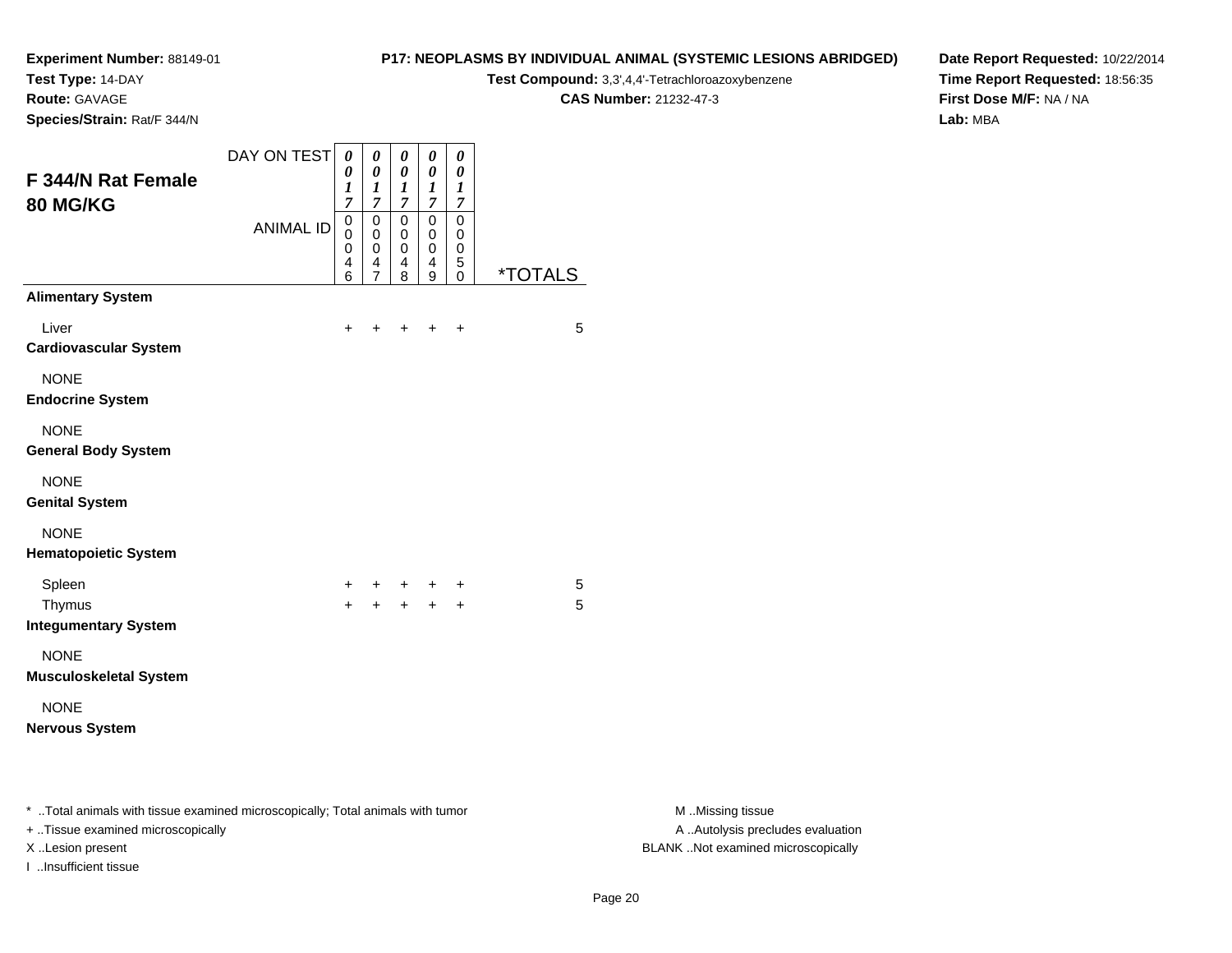**Test Type:** 14-DAY

**Route:** GAVAGE

**P17: NEOPLASMS BY INDIVIDUAL ANIMAL (SYSTEMIC LESIONS ABRIDGED)**

**Test Compound:** 3,3',4,4'-Tetrachloroazoxybenzene

**CAS Number:** 21232-47-3

**Date Report Requested:** 10/22/2014**Time Report Requested:** 18:56:35**First Dose M/F:** NA / NA**Lab:** MBA

**Species/Strain:** Rat/F 344/N

| F 344/N Rat Female<br><b>80 MG/KG</b>       | DAY ON TEST      | 0<br>0<br>1<br>7      | 0<br>$\boldsymbol{\theta}$<br>$\boldsymbol{l}$<br>$\overline{7}$    | 0<br>0<br>1<br>$\overline{7}$ | 0<br>0<br>$\boldsymbol{l}$<br>7 | 0<br>0<br>1<br>7                                  |                       |
|---------------------------------------------|------------------|-----------------------|---------------------------------------------------------------------|-------------------------------|---------------------------------|---------------------------------------------------|-----------------------|
|                                             | <b>ANIMAL ID</b> | 0<br>0<br>0<br>4<br>6 | 0<br>$\mathbf 0$<br>$\mathbf 0$<br>$\overline{4}$<br>$\overline{7}$ | 0<br>0<br>0<br>4<br>8         | 0<br>0<br>0<br>4<br>9           | $\Omega$<br>$\Omega$<br>$\Omega$<br>5<br>$\Omega$ | <i><b>*TOTALS</b></i> |
| <b>NONE</b>                                 |                  |                       |                                                                     |                               |                                 |                                                   |                       |
| <b>Respiratory System</b>                   |                  |                       |                                                                     |                               |                                 |                                                   |                       |
| <b>NONE</b><br><b>Special Senses System</b> |                  |                       |                                                                     |                               |                                 |                                                   |                       |
| <b>NONE</b><br><b>Urinary System</b>        |                  |                       |                                                                     |                               |                                 |                                                   |                       |
| Kidney<br><b>SYSTEMIC LESIONS</b>           |                  | $\ddot{}$             | +                                                                   |                               | $\div$                          | $\ddot{}$                                         | 5                     |
| Multiple Organ                              |                  | ÷                     |                                                                     |                               |                                 | ÷                                                 | 5                     |

\* ..Total animals with tissue examined microscopically; Total animals with tumor **M** . Missing tissue M ..Missing tissue

+ ..Tissue examined microscopically

I ..Insufficient tissue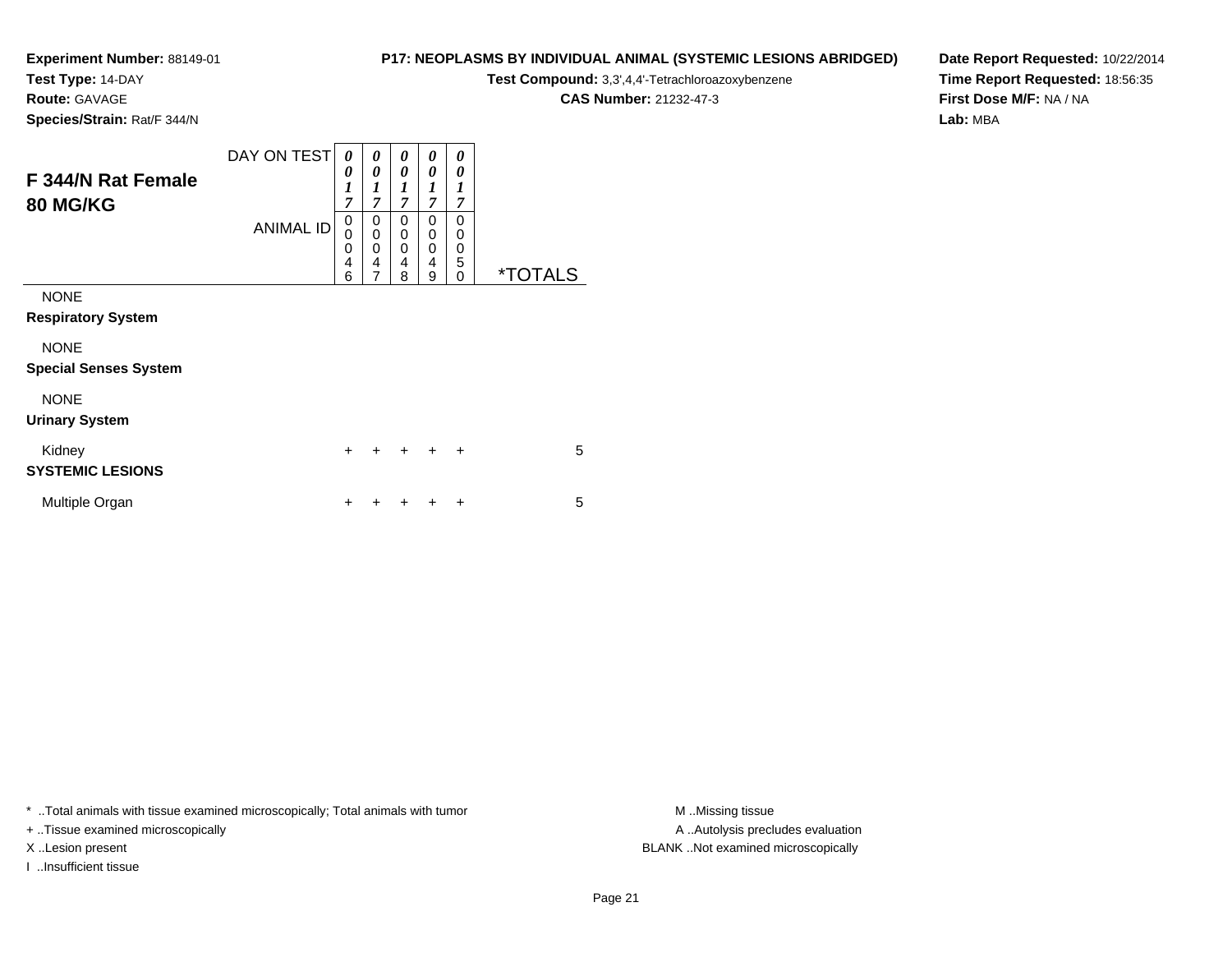**Test Type:** 14-DAY

**Route:** GAVAGE

I ..Insufficient tissue

**Species/Strain:** Rat/F 344/N

# **P17: NEOPLASMS BY INDIVIDUAL ANIMAL (SYSTEMIC LESIONS ABRIDGED)**

**Test Compound:** 3,3',4,4'-Tetrachloroazoxybenzene

**CAS Number:** 21232-47-3

**Date Report Requested:** 10/22/2014**Time Report Requested:** 18:56:35**First Dose M/F:** NA / NA**Lab:** MBA

| <b>F 344/N Rat Female</b><br><b>MG/KG</b><br>200                                                                    | DAY ON TEST      | 0<br>0<br>1<br>7      | 0<br>$\boldsymbol{\theta}$<br>$\boldsymbol{l}$<br>$\overline{7}$ | 0<br>0<br>$\boldsymbol{l}$<br>$\overline{7}$ | 0<br>0<br>1<br>7                   | 0<br>0<br>$\boldsymbol{l}$<br>$\overline{7}$ |                       |
|---------------------------------------------------------------------------------------------------------------------|------------------|-----------------------|------------------------------------------------------------------|----------------------------------------------|------------------------------------|----------------------------------------------|-----------------------|
|                                                                                                                     | <b>ANIMAL ID</b> | 0<br>0<br>0<br>5<br>1 | 0<br>0<br>$\boldsymbol{0}$<br>5<br>$\overline{2}$                | 0<br>0<br>0<br>5<br>3                        | 0<br>0<br>0<br>5<br>$\overline{4}$ | 0<br>0<br>0<br>5<br>5                        | <i><b>*TOTALS</b></i> |
| <b>Alimentary System</b>                                                                                            |                  |                       |                                                                  |                                              |                                    |                                              |                       |
| Liver<br><b>Cardiovascular System</b>                                                                               |                  | +                     |                                                                  |                                              |                                    | +                                            | 5                     |
| <b>NONE</b><br><b>Endocrine System</b>                                                                              |                  |                       |                                                                  |                                              |                                    |                                              |                       |
| <b>NONE</b><br><b>General Body System</b>                                                                           |                  |                       |                                                                  |                                              |                                    |                                              |                       |
| <b>NONE</b><br><b>Genital System</b>                                                                                |                  |                       |                                                                  |                                              |                                    |                                              |                       |
| <b>NONE</b><br><b>Hematopoietic System</b>                                                                          |                  |                       |                                                                  |                                              |                                    |                                              |                       |
| Spleen                                                                                                              |                  | $\pm$                 | +                                                                | ÷.                                           |                                    | +                                            | 5                     |
| Thymus<br><b>Integumentary System</b>                                                                               |                  | $+$                   | $\ddot{}$                                                        | $+$                                          | $\ddot{}$                          | $\ddot{}$                                    | 5                     |
| <b>NONE</b><br><b>Musculoskeletal System</b>                                                                        |                  |                       |                                                                  |                                              |                                    |                                              |                       |
| <b>NONE</b><br><b>Nervous System</b>                                                                                |                  |                       |                                                                  |                                              |                                    |                                              |                       |
| * Total animals with tissue examined microscopically; Total animals with tumor<br>+ Tissue examined microscopically |                  |                       |                                                                  |                                              |                                    |                                              |                       |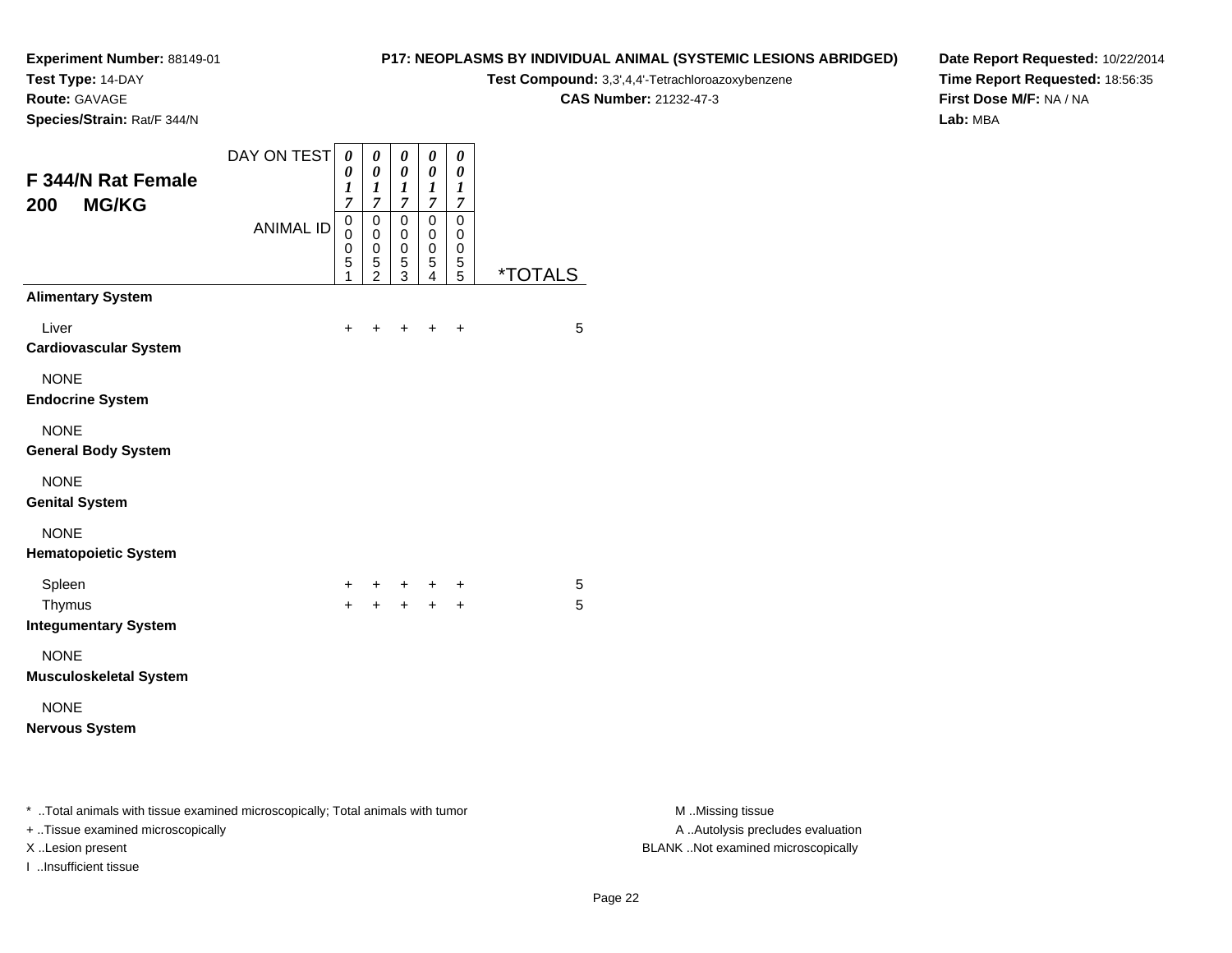**Test Type:** 14-DAY

**Route:** GAVAGE

**Species/Strain:** Rat/F 344/N

# **P17: NEOPLASMS BY INDIVIDUAL ANIMAL (SYSTEMIC LESIONS ABRIDGED)**

**Test Compound:** 3,3',4,4'-Tetrachloroazoxybenzene

**CAS Number:** 21232-47-3

**Date Report Requested:** 10/22/2014**Time Report Requested:** 18:56:36**First Dose M/F:** NA / NA**Lab:** MBA

| F 344/N Rat Female<br><b>MG/KG</b><br>200   | DAY ON TEST<br><b>ANIMAL ID</b> | 0<br>0<br>$\boldsymbol{l}$<br>7<br>0<br>$\mathbf 0$<br>$\mathbf 0$<br>$\overline{5}$ | 0<br>0<br>1<br>$\overline{7}$<br>0<br>$\mathbf 0$<br>$\mathbf 0$<br>$\overline{5}$ | 0<br>0<br>$\boldsymbol{l}$<br>$\overline{7}$<br>0<br>0<br>$\mathbf 0$<br>5 | 0<br>0<br>$\boldsymbol{l}$<br>$\overline{7}$<br>0<br>0<br>0<br>5 | 0<br>0<br>1<br>7<br>$\Omega$<br>0<br>0<br>5 |                       |
|---------------------------------------------|---------------------------------|--------------------------------------------------------------------------------------|------------------------------------------------------------------------------------|----------------------------------------------------------------------------|------------------------------------------------------------------|---------------------------------------------|-----------------------|
| <b>NONE</b><br><b>Respiratory System</b>    |                                 | 1                                                                                    | $\overline{2}$                                                                     | 3                                                                          | 4                                                                | 5                                           | <i><b>*TOTALS</b></i> |
| <b>NONE</b><br><b>Special Senses System</b> |                                 |                                                                                      |                                                                                    |                                                                            |                                                                  |                                             |                       |
| <b>NONE</b><br><b>Urinary System</b>        |                                 |                                                                                      |                                                                                    |                                                                            |                                                                  |                                             |                       |
| Kidney<br><b>SYSTEMIC LESIONS</b>           |                                 | $\ddot{}$                                                                            | +                                                                                  | $\ddot{}$                                                                  | $\ddot{}$                                                        | $\ddot{}$                                   | 5                     |
| Multiple Organ                              |                                 | ٠                                                                                    |                                                                                    |                                                                            | ٠                                                                | +                                           | 5                     |

\* ..Total animals with tissue examined microscopically; Total animals with tumor **M** . Missing tissue M ..Missing tissue

+ ..Tissue examined microscopically

I ..Insufficient tissue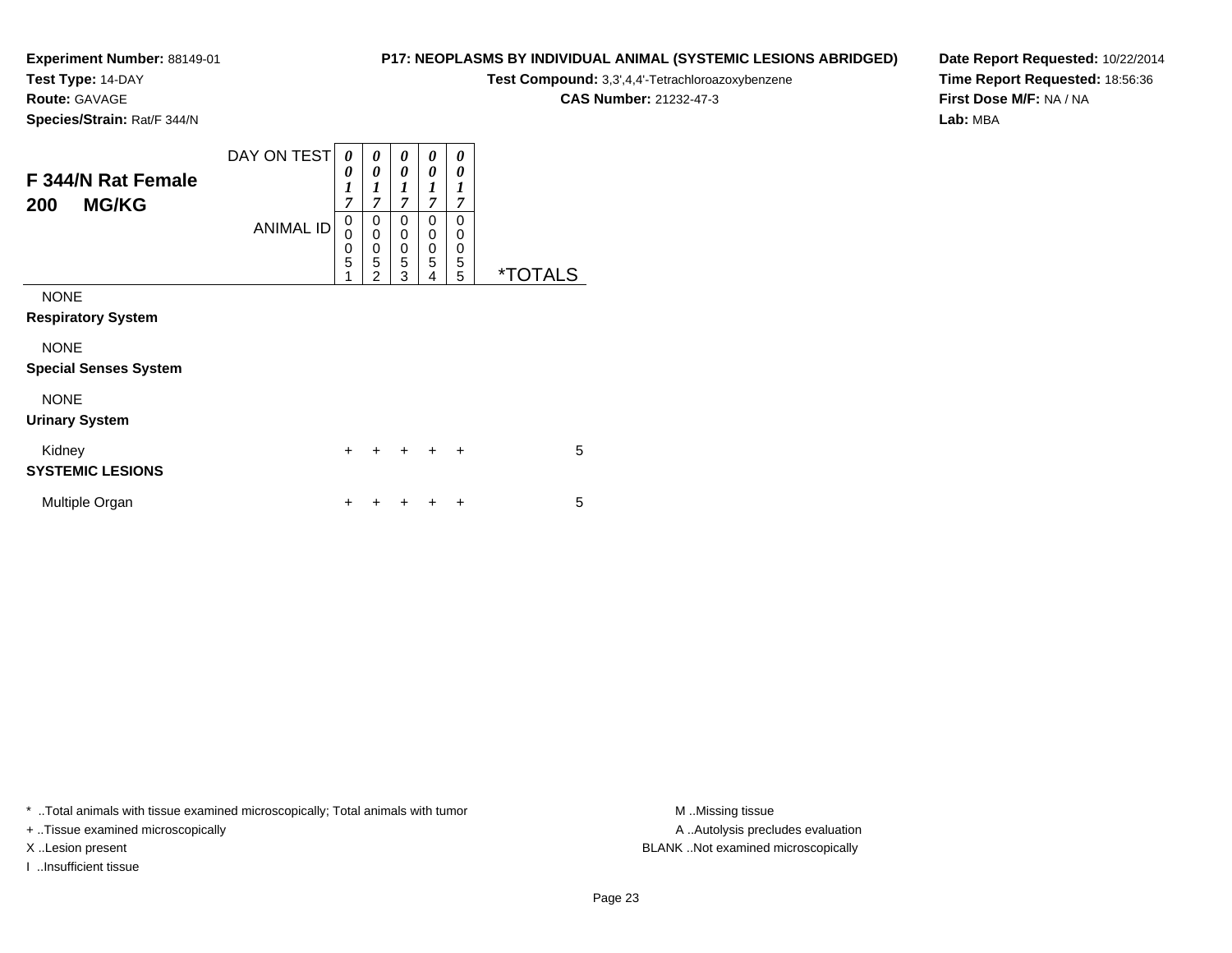**Test Type:** 14-DAY

**Route:** GAVAGE

**Species/Strain:** Rat/F 344/N

#### **P17: NEOPLASMS BY INDIVIDUAL ANIMAL (SYSTEMIC LESIONS ABRIDGED)**

**Test Compound:** 3,3',4,4'-Tetrachloroazoxybenzene

**CAS Number:** 21232-47-3

**Date Report Requested:** 10/22/2014**Time Report Requested:** 18:56:36**First Dose M/F:** NA / NA**Lab:** MBA

| <b>F 344/N Rat Female</b><br><b>MG/KG</b><br>500 | DAY ON TEST      | 0<br>0<br>1<br>7                | 0<br>0<br>1<br>7                                       | 0<br>0<br>1<br>7      | 0<br>0<br>$\boldsymbol{l}$<br>7                     | 0<br>0<br>$\boldsymbol{l}$<br>7                     |                       |
|--------------------------------------------------|------------------|---------------------------------|--------------------------------------------------------|-----------------------|-----------------------------------------------------|-----------------------------------------------------|-----------------------|
|                                                  | <b>ANIMAL ID</b> | 0<br>$\mathbf 0$<br>0<br>5<br>6 | 0<br>$\mathbf 0$<br>$\mathbf 0$<br>5<br>$\overline{7}$ | 0<br>0<br>0<br>5<br>8 | $\mathbf 0$<br>$\mathbf 0$<br>$\mathbf 0$<br>5<br>9 | $\mathbf 0$<br>$\mathbf 0$<br>$\mathbf 0$<br>6<br>0 | <i><b>*TOTALS</b></i> |
| <b>Alimentary System</b>                         |                  |                                 |                                                        |                       |                                                     |                                                     |                       |
| Liver                                            |                  | +                               | $\ddot{}$                                              | +                     | +                                                   | $\ddot{}$                                           | 5                     |
| Stomach, Forestomach                             |                  | $+$                             | $+$                                                    | $+$                   | $+$                                                 | $\ddot{}$                                           | 5                     |
| Stomach, Glandular                               |                  | $\ddot{}$                       | $\ddot{}$                                              | $\ddot{}$             | $+$                                                 | $\ddot{}$                                           | 5                     |
| <b>Cardiovascular System</b>                     |                  |                                 |                                                        |                       |                                                     |                                                     |                       |
| <b>NONE</b>                                      |                  |                                 |                                                        |                       |                                                     |                                                     |                       |
| <b>Endocrine System</b>                          |                  |                                 |                                                        |                       |                                                     |                                                     |                       |
| <b>NONE</b>                                      |                  |                                 |                                                        |                       |                                                     |                                                     |                       |
| <b>General Body System</b>                       |                  |                                 |                                                        |                       |                                                     |                                                     |                       |
| <b>NONE</b>                                      |                  |                                 |                                                        |                       |                                                     |                                                     |                       |
| <b>Genital System</b>                            |                  |                                 |                                                        |                       |                                                     |                                                     |                       |
| <b>NONE</b>                                      |                  |                                 |                                                        |                       |                                                     |                                                     |                       |
| <b>Hematopoietic System</b>                      |                  |                                 |                                                        |                       |                                                     |                                                     |                       |
| Lymph Node, Mesenteric                           |                  | +                               | +                                                      | +                     | +                                                   | ٠                                                   | 5                     |
| Spleen                                           |                  | $\pm$                           | $\pm$                                                  | $+$                   | $\ddot{}$                                           | +                                                   | 5                     |
| Thymus                                           |                  | $\ddot{}$                       | +                                                      | $\ddot{}$             | $\ddot{}$                                           | $\ddot{}$                                           | 5                     |
| <b>Integumentary System</b>                      |                  |                                 |                                                        |                       |                                                     |                                                     |                       |

NONE

\* ..Total animals with tissue examined microscopically; Total animals with tumor **M** . Missing tissue M ..Missing tissue

+ ..Tissue examined microscopically

I ..Insufficient tissue